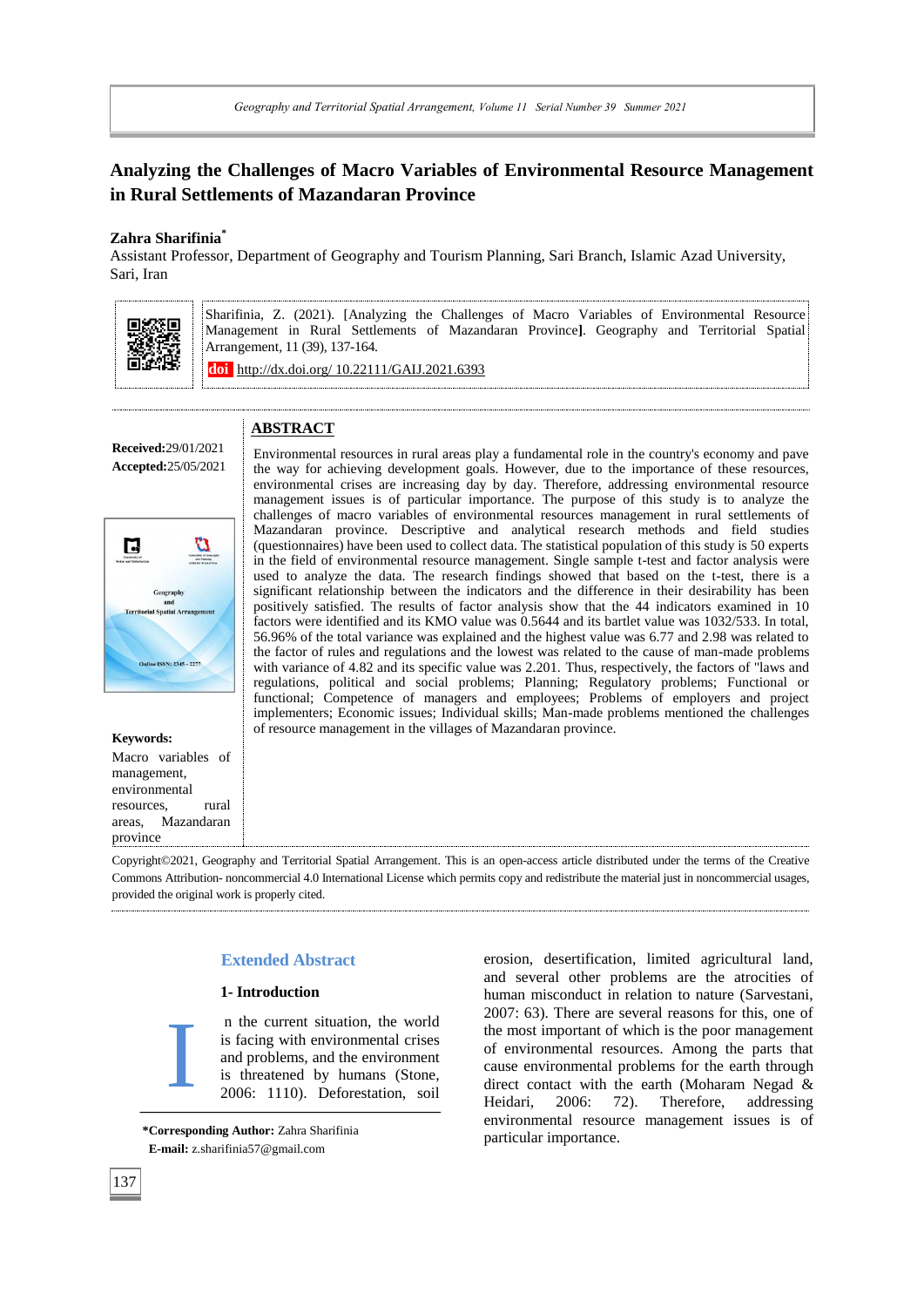*Analyzing the Challenges of Macro Variables of Environmental Resource Management in Rural Settlements of …*

## **2- Study Area**

Mazandaran province constitutes 2397440 hectares, equivalent to 1.46 percent of the total area of the country, of which 1691000 hectares, equal to 70 percent of its area, include natural areas, and from 2090809 hectares of northern forests, about 53.4 percent of its area in the last 40 years, 30 to 40 percent of the northern forests have been destroyed, while only two percent have been reforested during this period. On the other hand, the area of the province's rangelands has increased from 2 million hectares in the past to 500,000 hectares. Currently, there are 1305,000 livestock units in the province's rangelands, which is about 40% more than its capacity. While the capacity of Mazandaran rangelands for grazing is about 743,000 livestock units. Existence of more livestock capacity in pastures has caused the environmental value of the province's resources to be endangered. 90% of the destruction of nature has human roots. This province has about 3,200 villages, which according to the general census of population and housing in 2016, about 47% of the population of about 3 million and 200 thousand people live in villages.

### **3- Material and Methods**

The present research is part of applied research in terms of purpose and in terms of nature and method in descriptive and analytical research group. The research method in this study is based on field studies and data collection through a questionnaire and random sampling method, so the study approach is quantitative approach. The statistical population of the study is 50 environmental experts and professors of environment and geography at Sari Azad University in Mazandaran province. Also, 44 questions used in each index in the form of Likert spectrum were raised very low with a score of 1, low with a score of 2, moderate with a score of 3, high with a score of 4 and very high with a score of 5 (maximum score). The components have been narrated through a specialized university panel consisting of environmental and geographical disciplines in the form of 17 people. Two descriptive statistical and inferential statistical methods (single sample and factor analysis) were used to analyze the data.

## **4- Result and Discussion**

Given that rural areas are a major part of natural resources, planning for problem-solving and efficient use of methods for efficient operation and management can solve many environmental and socio-economic problems. The field of rural development. Therefore, renewable natural resources, as the basis of life and the basis of sustainable development of the country, are subject to increasing destruction and devastation. Many years of experience show that the most important reasons for the destruction of renewable natural resources are factors such as centralization policies and the governmentalization of natural resource management and the lack of attention to the role of non-governmental organizations. Therefore, this research has focused on analyzing the challenges of macro variables of environmental resource management in rural settlements of Mazandaran province to be responsive to the purpose and question of the research. The study asked 50 experts working in the field to address the challenges and problems of environmental resource management in rural areas. Although a lot of effort and follow-up was done to collect data, weeks and months, fortunately, the respondents expressed interest and entered SPSS for analysis. The research findings showed that the challenges of environmental resource management in rural settlements are very wide, so first, using t-test, a single sample of these indicators was evaluated. The results of this test showed that the variables of rules and regulations and socio-political with an average of 4.70 and 4.65 were the highest and the variables of anthropological problems and individual skills were 4.33 and 4.36 among the challenges of macro variables. They took over the management of environmental resources. The results of factor analysis show that 44 indicators examined in 10 factors were identified and its KMO value was 0.5644 and its bartlet value was 1032/533. In total, 56.96% of the total variance was explained and the highest value was 6.77 and 2.98 was related to the factor of rules and regulations and the lowest was related to the cause of man-made problems with a variance of 4.82 and its specific 2.201 value was.

### **5- Conclusion**

The results of factor analysis show that the 44 indicators examined in 10 factors were identified and its KMO value was 0.5644 and its bartlet value was 1032/533. In total, 56.96% of the total variance was explained and the highest value was 6.77 and 2.98 was related to the factor of rules and regulations and the lowest was related to the cause of man-made problems with variance of 4.82 and its specific value was 2.201. Thus, respectively, the factors of "laws and regulations, political and social problems; Planning; Regulatory problems; Functional or functional; Competence of managers and employees; Problems of employers and project implementers; Economic issues; Individual skills; Man-made problems mentioned the challenges of resource management in the villages of Mazandaran province.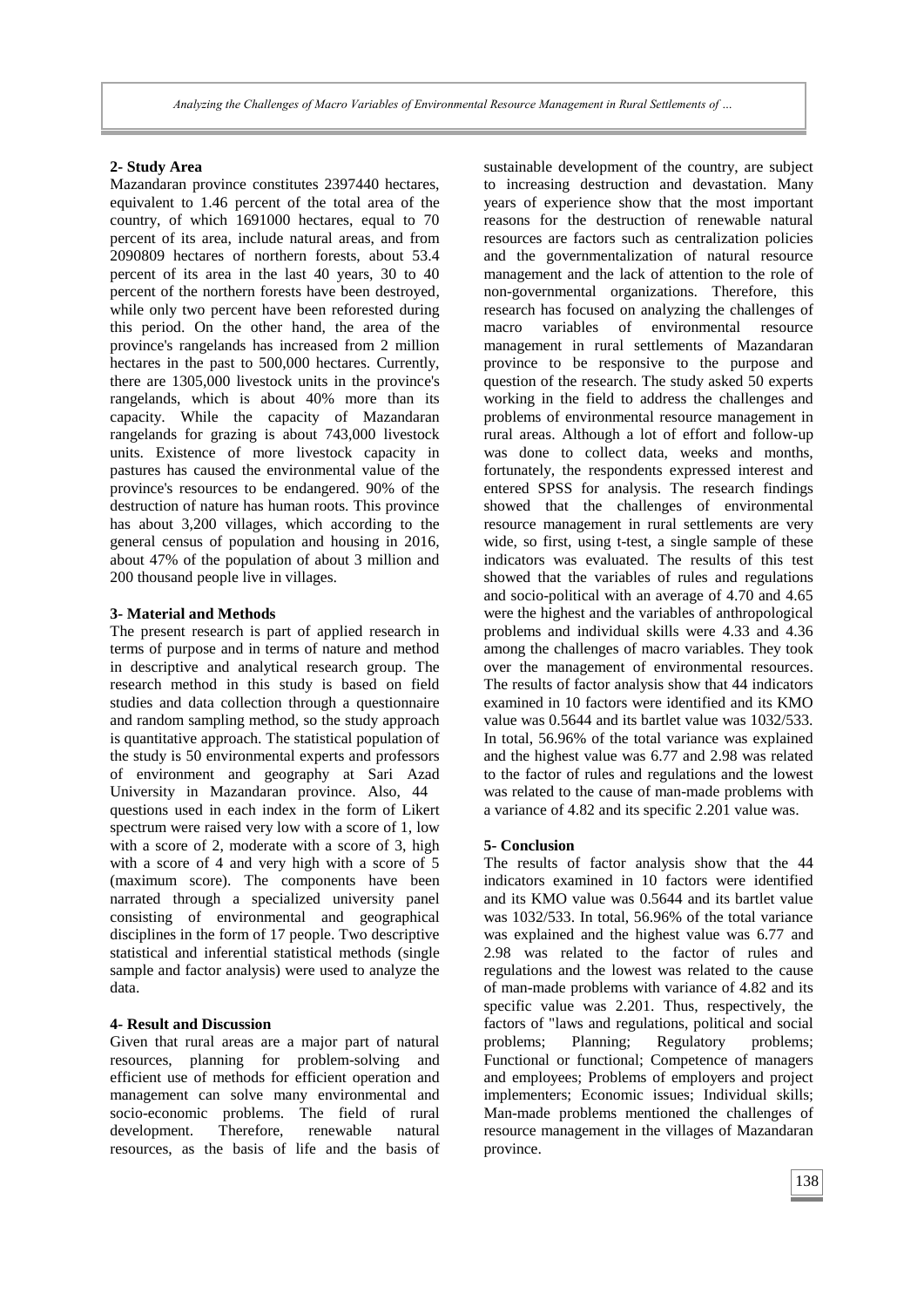*Geography and Territorial Spatial Arrangement, Volume 11 Serial Number 39 Summer 2021*

**Keywords**: Macro Variables Of Management, Environmental Resources, Rural Areas, Mazandaran Province.

### **6- References (Persian)**

Abbaspour, M, Ahadi, H and Mahmoudi, M and Kargari, N. (2003), Evaluation of cultural and psychological effects of short-term training courses on reducing energy consumption and environmental protection for the general public, environmental sciences and technology,19,17-1.

https://www.sid.ir/fa/journal/ViewPaper.aspx?id=63563

Abedi Sarvestani, A (2014), A Study of the Role and Participatory Position of Local Councils in Natural Resources Protection, Journal of Conservation and Exploitation of Natural Resources, 4(1), 21-1.

http://georesearch.ir/article-1-258-fa.html

Anabestani, A. A. and Naderi, M. (2018), A Study of Environmental Resource Management Challenges in Rural Areas, Case Study: Binalood County, Geography and Environmental Hazards,28, 70-53.

https://geoeh.um.ac.ir/article\_32846.html

Bazi, Khodarham (2010), Contemplation on the Environment and Its Sustainability in the Islamic World, Proceedings of the Fourth International Congress of Geographers of the Islamic World. Tabriz.

https://civilica.com/doc/82747/

Ghasemi, M. An and Ghasemi, A. A. (2006), Systematic Attitude to the Fields of Activity of Non-Governmental Organizations in Natural Resources Management, Jihad Magazine, 271,11-198.

http://ensani.ir/fa/article/250113/

Ghorbani, M, Raskhi, S, Salimi, J and Roghani, Z. (2014), Natural Resources Management at Local Scale, Social Capital and Social Power in the Local Beneficiary Network, Case Study, Customary Organization of Kajin Dasht - Kalateh Rudbar Area Damghan, Rural Research, 5(4), 808-799.

https://www.sid.ir/fa/journal/ViewPaper.aspx?id=24 9004

Mohammad Nejad Shurkaei, M, Seyed Javadin, S. R., Shah Hosseini, M. A and Haj Karimi, A. A., (2016), Presenting a Framework for Green Human Resource Management, Government Management,8(4), pp. 710-691.

https://jipa.ut.ac.ir/article\_62183.html

Pourahmad, A and Heidari, R. (2016), A Study of Environmental Pollution in the Countries of the Islamic World, Quarterly Journal of Political Research in the Islamic World,6(1), 170-143.

http://priw.ir/browse.php?a\_id=28&sid=1&slc\_lang=fa

Rajabpour, E (2017), The Impact of Human Resource Management on the Development of Environmental Management, Quarterly Journal of Human Resource Management Research, Imam Hossein University,9(1), 73-51.

https://hrmj.ihu.ac.ir/article\_25986.html

Safaeian, N, Shokri, M and Jabarian Amiri, B. (2002), Evaluation of the environmental effects of development in northern Iran with the model of destruction, ecology,30, 1-8.

https://www.sid.ir/fa/journal/ViewPaper.aspx?id=14281

Sajasi Gheidari, H, Azizi, S (2016), Assessment and Analysis of Environmental Literacy Levels of Rural Farmers, Case Study: Villages of Zavaram District of Shirvan County, Geography and Environmental Planning, 27(63), 130-1 107.

<https://www.sid.ir/fa/journal/ViewPaper.aspx?id=310068>

Shahriari, Z and Vali Shariat Panahi, M, Faraji Rad, A.R. (2017), Analysis of the role of ecotourism in the sustainability of environmental and social resources of rural areas in the direction of sustainable development (case study of Khansar city), Quarterly Journal of New Attitudes in Human Geography, Tenth year, first issue, 161-145.

https://www.sid.ir/fa/journal/ViewPaper.aspx?id=308834

Sharafi, L and Ali Beigi, A. H. (2014), Rural Environmental Sustainability Measurement Model, Case: Shervineh Village in Javanrood County, Quarterly Journal of Space Economics and Rural Development, Fourth Year,2(12),132-115

https://www.magiran.com/paper/1451920

- Tohidinia, Ag (2004), Ethics, Economics and Environment, Economic Research, 2, 57-176.
- Zare Chahouki, M. Aand Sanaei, A. (2018), Payment for Ecosystem Services, Economic Tools for Conservation of Natural Resources, Payment for Ecosystem Services, Strategic Research in Agricultural Sciences and Natural Resources, 3(2), 134-123.

https://www.sid.ir/fa/journal/ViewPaper.aspx?id= 351140

Meters; Gracie La (1399), Land Use and Spatial Planning Ability for Sustainable Management of Land Resources, translated by Ahmad Roumiani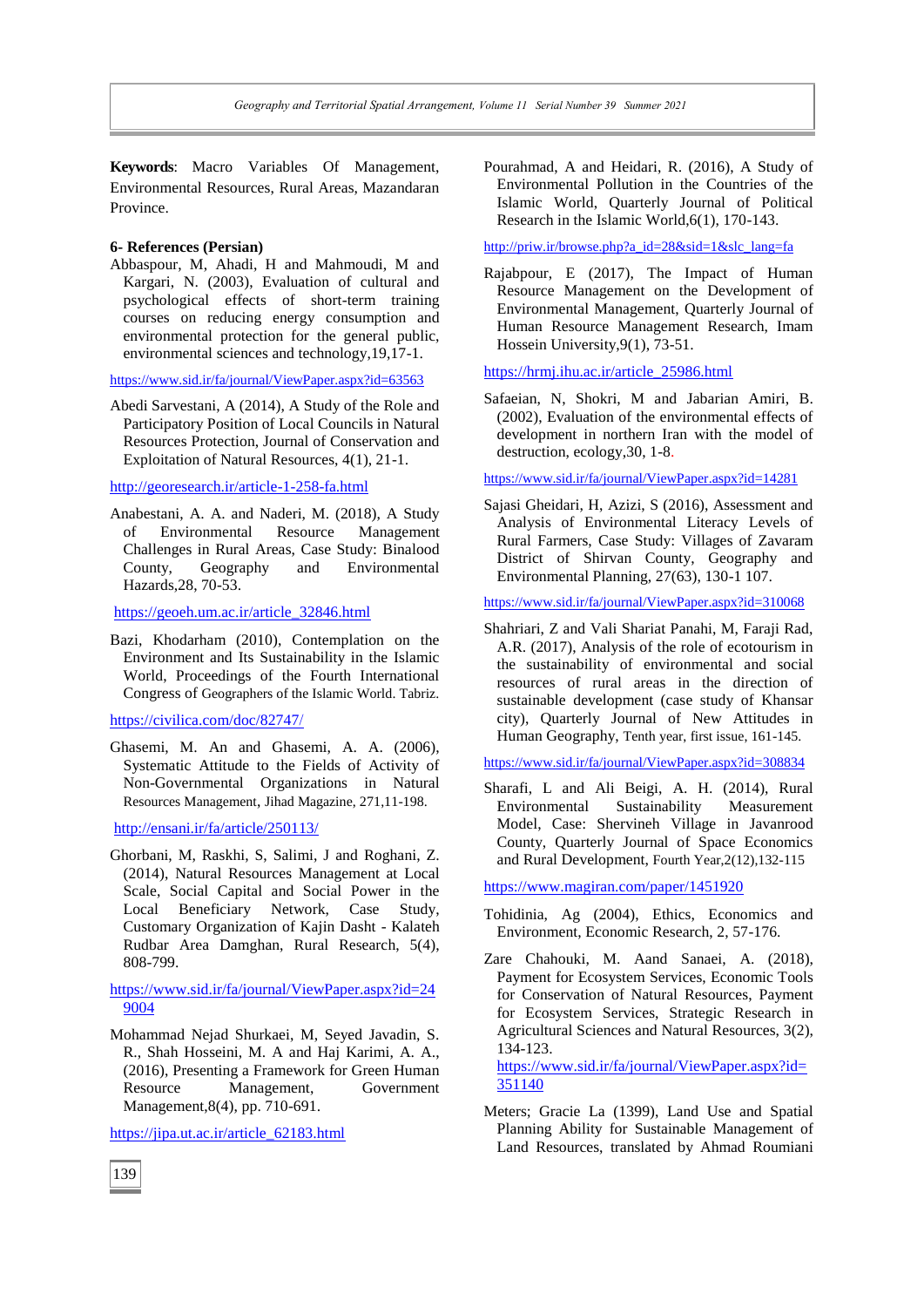*Analyzing the Challenges of Macro Variables of Environmental Resource Management in Rural Settlements of …*

and Hamideh Mahmoudi, Azarakhsh Publications, first edition.

https://jwfs.alzahra.ac.ir/article\_2210.html

## **7- References (English)**

Moharam Negad, N., & Heidari, O. (2006). Developing practical solutions to the environmental education of the younger generation. Journal of Environmental Science and Technology, 8(1), 68-77. (In Persian).

<https://www.sid.ir/en/journal/JournalList.aspx?ID=2357>

Norberg, J. and Cumming, G.S., 2008, Complexity Theory for a Sustainable Future, Columbia University Press, New York, USA, PP. 155-179.

[https://www.sid.ir/en/journal/JournalList.aspx?ID=2](https://www.sid.ir/en/journal/JournalList.aspx?ID=2357) [357](https://www.sid.ir/en/journal/JournalList.aspx?ID=2357)

- [https://www.researchgate.net/publication/283920499](https://www.researchgate.net/publication/283920499_Complexity_theory_for_a_sustainable_future_conclusions_and_outlook) [\\_Complexity\\_theory\\_for\\_a\\_sustainable\\_future\\_co](https://www.researchgate.net/publication/283920499_Complexity_theory_for_a_sustainable_future_conclusions_and_outlook) [nclusions\\_and\\_outlook](https://www.researchgate.net/publication/283920499_Complexity_theory_for_a_sustainable_future_conclusions_and_outlook)
- Norway Energy Policy, (2015), Laws and Regulations Handbook, strategic information and basic laws, IBP, Inc. Business & Economics, Vol. 1, 2015.

[https://www.amazon.in/Regulations-Handbook-](https://www.amazon.in/Regulations-Handbook-Strategic-Information-Investment/dp/1329048601)[Strategic-Information-Investment/dp/1329048601](https://www.amazon.in/Regulations-Handbook-Strategic-Information-Investment/dp/1329048601)

Ogata S. (2001), State security- human security, The Fdridtj of Nansen Memorial Lecture,2001, Tokyo, December 12.

https://www.jstor.org/stable/27800482?seq=1

Daily, B. F., & Huang, S. C. (2001). Achieving sustainability through attention to human resource factors in environmental management. International Journal of operations & production management.

<http://dx.doi.org/10.1108/01443570110410892>

Osman, I., Ho, T.C.F., Galang, M.C., 2011. The relationship between human resource practices and firm performance: an empirical assessment of firms in Malaysia. Business Strategy Series 12 (1), 41-48.

## DOI:10.1108/17515631111100412

Prell, C., Hubacek, K. and Reed, M. 2009, Stakeholder Analysis and Social Network Analysis in Natural Resource Management, Society and Natural Resources, 22 (6), PP. 501- 518.

DOI:10.1080/08941920802199202

Rahman M.H. and M. Yamao (2007). Community Based Organic Farming and Social Capital in Different Network Structures: Studies in Two Farming Communities in Bangladesh. American J. of Agricultural and Biological Science, 2(2): 62-68.

<https://doi.org/10.3844/ajabssp.2007.62.68>

Borowy, I. (2013). Defining sustainable development for our common future: A history of the World Commission on Environment and Development (Brundtland Commission). Routledge.

<https://doi.org/10.4324/9780203383797>

Sarvestani, A. (2007). Views of nature and environmental ethics with emphasis on the Islamic perspective. Ethical Issues in Science and Technology, 2, 59-72. (in Persian)

[https://www.researchgate.net/publication/268296827](https://www.researchgate.net/publication/268296827_Environmental_Ethics_Toward_an_Islamic_Perspective) [\\_Environmental\\_Ethics\\_Toward\\_an\\_Islamic\\_Pers](https://www.researchgate.net/publication/268296827_Environmental_Ethics_Toward_an_Islamic_Perspective) [pective](https://www.researchgate.net/publication/268296827_Environmental_Ethics_Toward_an_Islamic_Perspective)

Stenhouse N. (2017), Spreading success beyond the laboratory: applying the REAIM framework for effective environmental communication interventions at scale. Environ Commun. 2017;0(0):1–13.

<https://doi.org/10.1080/17524032.2017.1289110>

Stone, D. (2006). Sustainable development: Convergence of public health and natural environment agendas, nationally and locally. Public Health, 120, 1110-1113.

### DOI: 10.1016/j.puhe.2006.10.011

Strigl, A. (2003). Science, research, knowledge and capacity building. Environ. Dev. Sustainability, 5: 255–273.

DOI:10.1023/A:1025361122767

Wilkinson, A., Hill, M., Gollan, P., (2001). The sustainability debates. International Journal of Operations & Production Management 21 (12), 1492–1502.

<https://doi.org/10.1108/01443570110410865>

Lichtenberg, E, and R. Zimmerman, (1999), Information and Farmers' Attitudes about Pesticides, Water Quality, and Related Environmental Effects, Agriculture, Ecosystems & Environment, Vol. 73, No. 3, p. 227-236.

[https://doi.org/10.1016/S0167-8809\(99\)00053-5](https://doi.org/10.1016/S0167-8809(99)00053-5)

Liniger, H. P., Mekdaschi Studer, R., Hauert, C., & Gurtner, M. (2011). Sustainable land management in practice—Guidelines and best practices for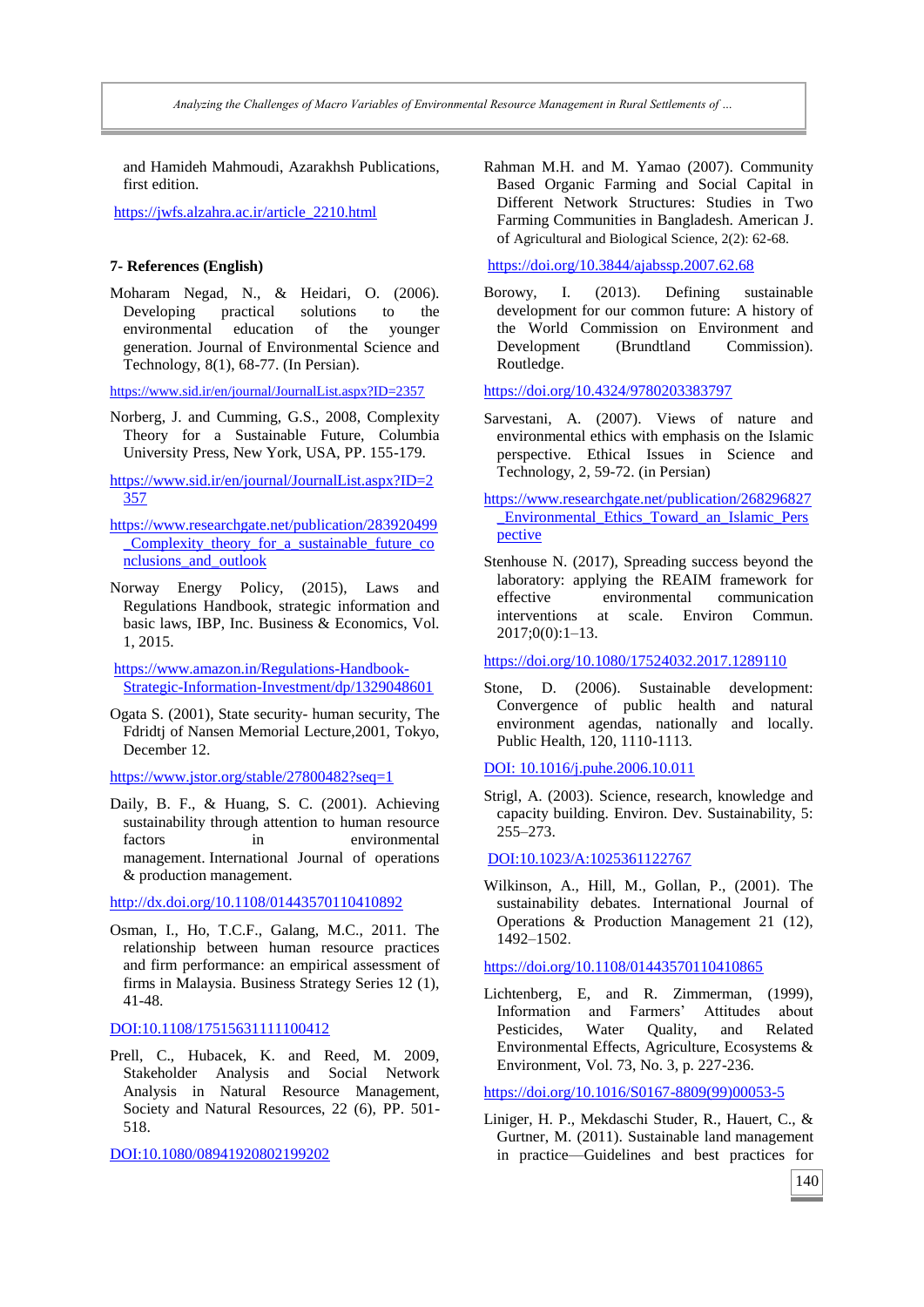*Geography and Territorial Spatial Arrangement, Volume 11 Serial Number 39 Summer 2021*

Sub-Saharan Africa. Rome, Italy: TerrAfrica, World Overview of Conservation Approaches and Technologies (WOCAT) and Food and Agriculture Organization of the United Nations (FAO).

### <http://www.fao.org/3/i1861e/i1861e00.htm>

- Australia, S. O. W. (2011). Directions paper on the integration of natural resource management into land use planning. Perth, Western Australia: Western Australian Planning Commission.
- Australia, G. O. W. (2008). Environmental guidance for planning and development. Guidance Statement No. 33.
- [https://www.epa.wa.gov.au/policies](https://www.epa.wa.gov.au/policies-guidance/environmental-guidance-planning-and-development-gs-33)[guidance/environmental-guidance-planning-and](https://www.epa.wa.gov.au/policies-guidance/environmental-guidance-planning-and-development-gs-33)[development-gs-33](https://www.epa.wa.gov.au/policies-guidance/environmental-guidance-planning-and-development-gs-33)
- Carpenter, S., Walker, B., Anderies, J. M., & Abel, N. (2001). From metaphor to measurement: resilience of what to what? Ecosystems, 4(8), 765-781.

### DOI:10.1007/s10021-001-0045-9

Douthwaite, B., Delve, R., Ekboir, J., & Twomlow, S. (2002, September). Contending with complexity: The role of evaluation in successful INRM. In CGIAR INRM Workshop (pp. 16-19).

DOI:10.3763/ijas.2003.0106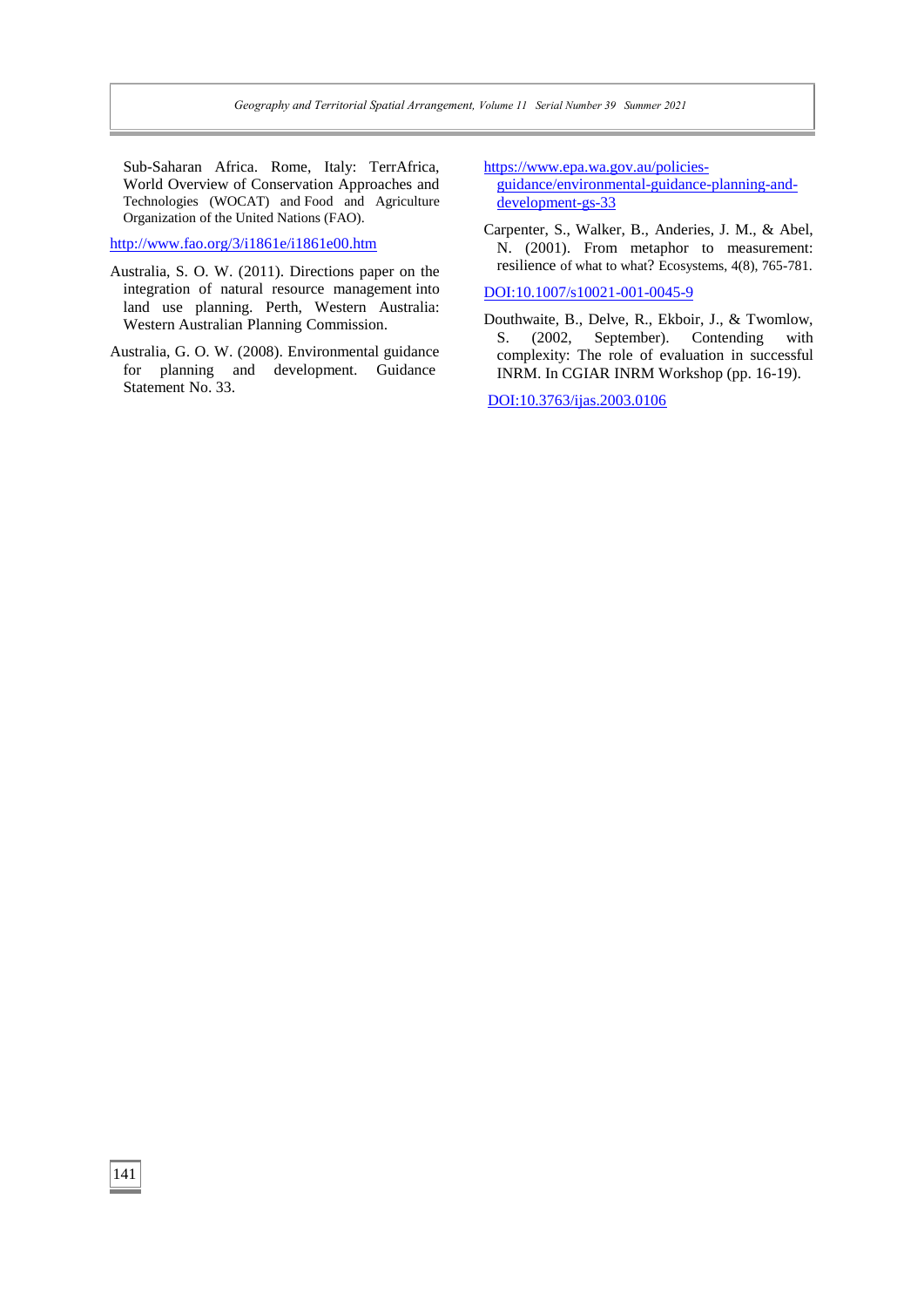*Analyzing the Challenges of Macro Variables of Environmental Resource Management in Rural Settlements of …*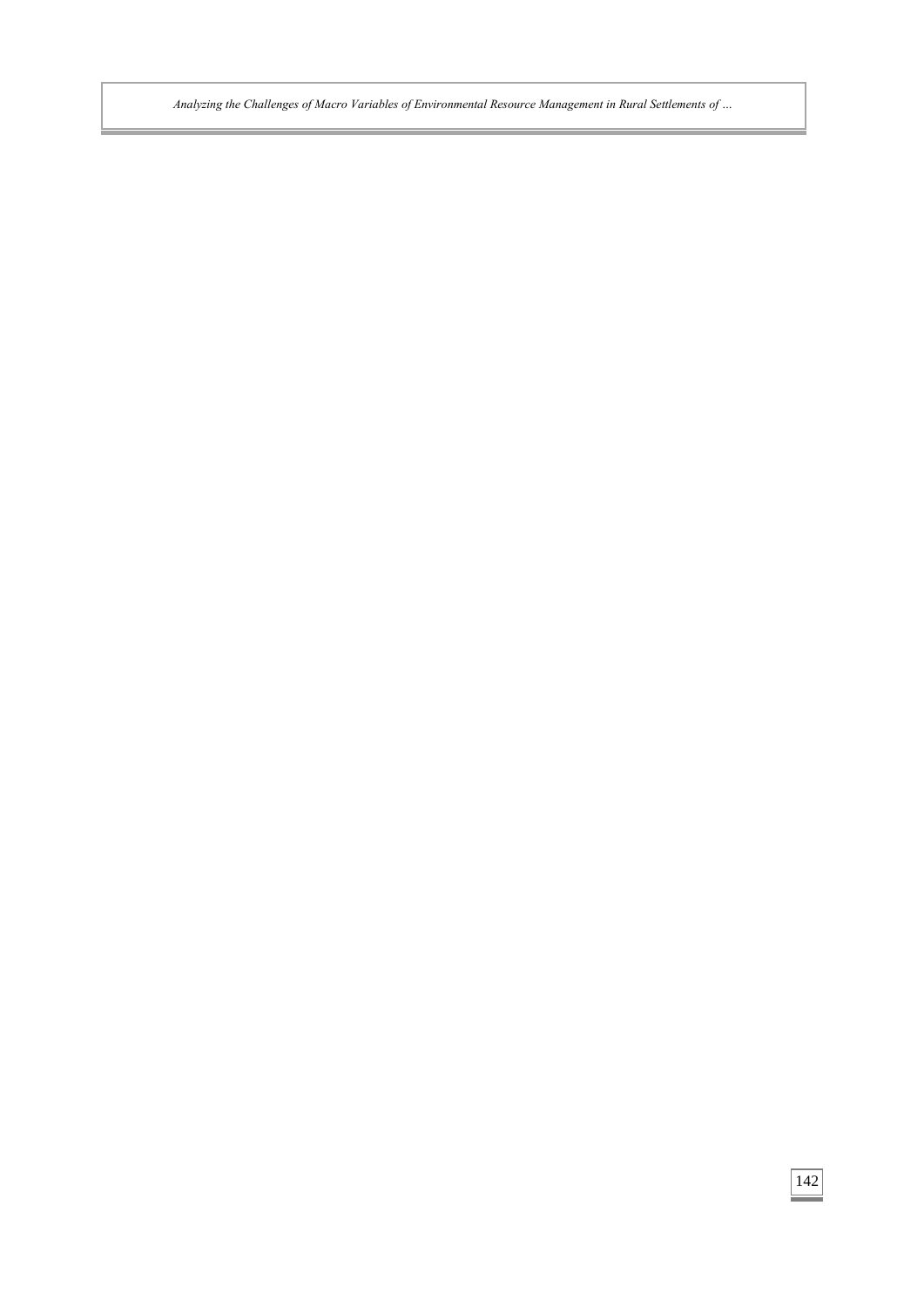# **تحلیل چالشهای متغیرهای کالن مدیریت منابع محیطی در سکونتگاههای روستایی استان مازندران**

**زهرا شریفینیا \* (استادیار گروه جغرافیا و برنامهریزی گردشگری، واحد ساری، دانشگاه آزاد اسلامی، ساری، ایران)** 

**مقاله پضوهؾی تاریخ دریافت: 10 تهمن 1399 تاریخ پذیزػ: 4 خزداد 1400 صفحات: 143-164**



**کلیذ واصهها:**  متغیرهــای کــلان مــدیریت، منــابع محیطی، منــاطق روســتایی، اســتان **مازندران** 

**چکیده**

**منابع محیطی در مناطق روستایی نقش زیربنایی در اقتصـاد کشـور دارد و زمینــهسـاز حرکـت** درجهت دستیابی به اهداف توسعه است. این در حالی است که با توجه بــه اهمیــت ایــن منــابع، بحران *ه*ای زیست،محیطی روزبهروز افزایش می یابد؛ ازاینرو، پرداختن به مسائل مــدیریت منــابع محیطی از اهمیت ویژهای برخوردار است. هدف از این پژوهش، تحلیل چالشهای متغیرهای کلان **مذیزیت م اتغ محیطی در عکرنتگاههاک روعتایی اعتای ماسنذرای اعت. روػ تحقی ترصیفی-** تحلیلی است و برای گردآوری دادهها از مطالعات میدانی (پرسشنامه) استفاده شدهاست. جامعــهٔ آماری این تحقیق شامل ۵۰ نفر از کارشناسانی هستند کـه در حـوزهٔ مـدیریت منــابع محیطــی **فؼالیت داؽت ذ. تزاک تدشیهوتحلیل دادهها اس آسمریهاک t تکنمرنهاک و تحلیل ػاملی اعاتفاده**  شدهاست. یافتههای تحقیق نشان داد که براساس آزمون t تــک نمونــه رابطــهٔ معنــیداری بــین شاخص ها وجود دارد و تفاوت مطلوبیت آنها به شکل مثبت برآورد شــدهاســت. نتــایج آزمــون **تحلیل ػاملی تا مقذار ./564KMO و مقذار تارتلت 1092/533 نؾای داد که 44 ؽااخص ماررد تزرعی در 10 ػامل ؽ اعایی ؽذع در مدمرع 56/96 درصذ اس کل واریانظ را تثیین و تیؾاتزین مقذار آی تا واریانظ 6/77 و مقذار ویضه 2/98 مزترط ته ػامل ضؼف قرانین و مقزرات و کمتازین آی تا واریانظ 4/82 و مقذار ویضم 2/201 مزترط ته ػامل مؾکدت انغایعاخت اعات؛ ت ااتزاین**  به ترتیب عوامل «قوانین و مقررات، مشکلات سیاسی و اجتماعی؛ برنامهریزی؛ مشکلات نظـارتی؛ عملکردی یا کارکردی؛ صلاحیت مدیران و کارمندان؛ مشکلات کارفرمایان و مجریــان طــرحهــا؛ **مغائل اقتصادک؛ مهارتهاک فزدک و مؾکدت انغایعاخت« را میترای اس چالؼهااک ماذیزیت م اتغ در روعتاهاک اعتای ماسنذرای نام تزد.**

<sup>\*</sup> نويسنده مسئول: دكتر زهرا شريفيiيا

z.sharifinia57@gmail.com يست الكترونيك: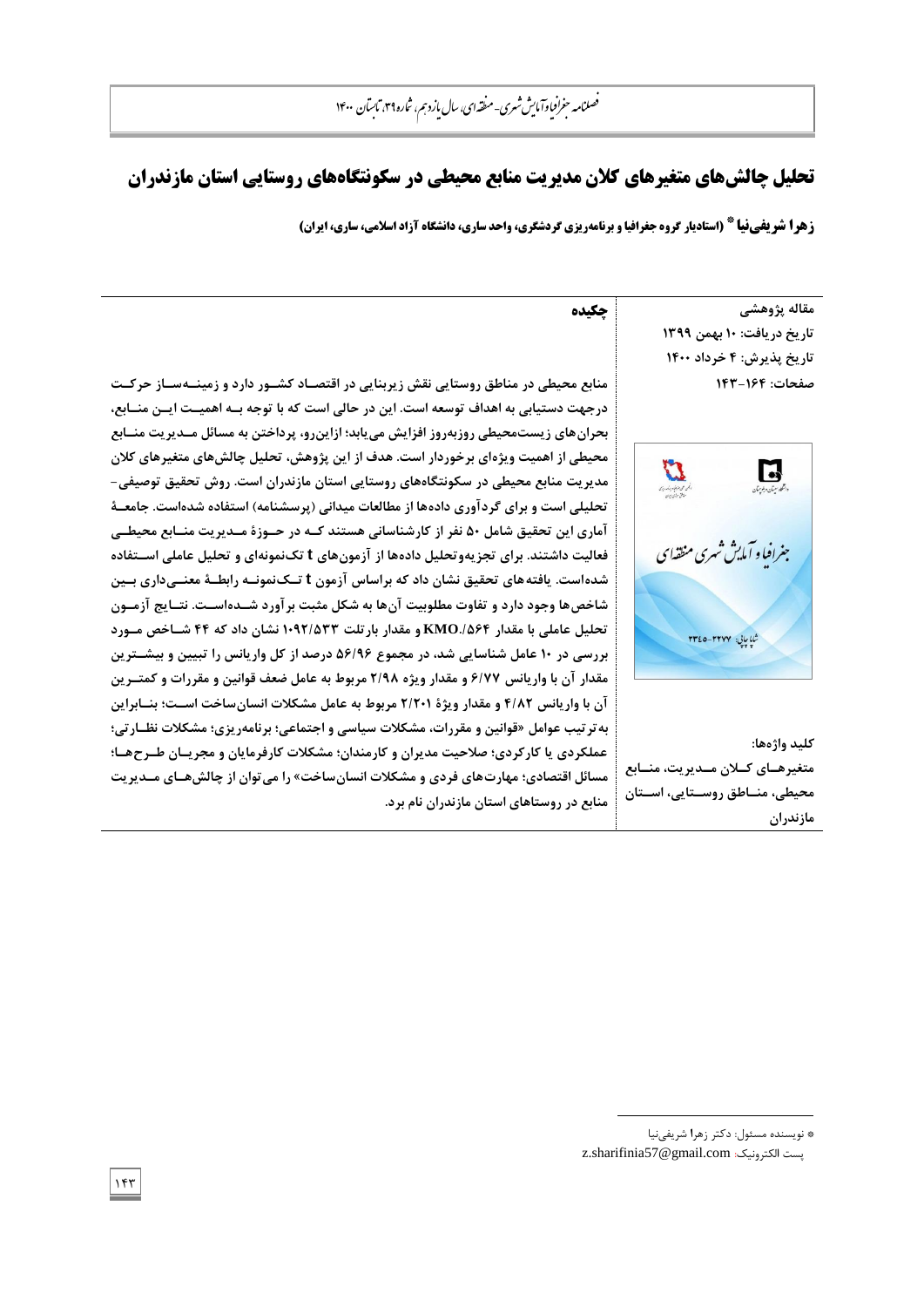## **مقذمه**

در شرايط كنوني، جهان در برابر بحران ها و معضل هاي زيستمحيطـى قـرار دارد و محـيطزيسـت از سـوى انسان ها تهديد مي شود (Stone, 2006:1110). تخريب جنگلها، فرسایش خاک، پیشروی کـویر، محدودشـدن زمینهای کشـاورزی و چنـدین و چنـد معضـل دیگـر، تاوان عملكرد نسنجيدة بشر در رابطه با طبيعت است از سوی دیگر، رشد و توسـعهٔ (Sarvestani, 2007:60). فعالیت های بشر، متأثر از میـزان مـدیریت مطلـوب در سیستم های زیستمحیطی، اقتصادی و اجتماعی است ازاين و ايجـاد تمهيـدات لازم (Basiago, 1998:146) بهمنظور برقراری تعادل میـان نیازهـای امـروز و حفـظ ذخاير منـابع محيطـي ملـي از وظـايف مهـم مـديريت بتهويتژه قتوانين و مقتررات در هتر كشتوري استت ٖآ اص .)Moharam Negad & Heidari, 2006:68) جایی که مدیریت یکی از مهمترین عوامل در به رهوری منابع محيطي است (Wilkinson et al, 2001:1493). برخی از محققان بیان کردهانـد کـه عملیـات مـدیریت منابع محیطی، زمانی کاراتر و مـؤثرتر خواهـد بـود کـه بهعنوان اركان اصلي منابع محيطي در نظر گرفته شـود و در تصمیم گیری راهبردی، ساختاری کارکردی داشته باشد. پس بـا توجـه بـه نقـش و اهميـت مـديريت در ارزشهای منابع محیطی، میتوان بیـان داشـت کـه مدیریت نقش مؤثری در بهرهوری عوامل بهینه از منابع محیطی دارد. مقولهای که در سال های اخیر به ابـزاری كاركردي تبديل گشته است و بهطوري مستقيم اهداف و استراتژیهای ارگانهـا و سـازمانهـا را بـه اهـداف و برنامه های مدیریت مورد نظر متصل میسازد؛ بنـابراین بررسی فراز و فرودهای توسـعهٔ منـابع محیطـی نشـان می دهد که امروزه نقش و اهمیت مـدیریت در رشـد و توسعهٔ هر سـرزمین بـیش|زیـیش نمایـان شـدهاسـت؛ ازاین رو، در عصر جدید به مدیریت مطلـوب، بـهعنـوان

سرمایهای بیپایان و باارزش مینگرند &Daily) .Huang, 2001:17)

از آن جایی که هفتاد و پنج درصد از مردم فقیر جهـان در مناطق روستایی زندگی می كنند و زندگی خود را تا حد زيادي از طريـق منــابع زمينــي تــأمين مــي كننــد، ثروتی از دانش سنتی را در اختیار دارند و نقش مهمی در مديريت و حفاظت از منـابع طبيعـي جهـان بـازي می كنند (Lee et al, 2009:19)؛ به عبارت دیگر، منـاطق روسـتايي بــهواسـطهٔ نزديكــي بــه طبيعـت و اثــرات مستقیمی که بر طبیعت می گذارنـد و تـأثیراتی کـه از طبیعت می پذیرند، از اهمیت بسزایی برخوردار هسـتند و بر ایـن اسـاس حفاظـت از آن در زنـدگی انسـان در توسعهٔ پایدار روسـتایی جایگـاه خـود را بیشـتر نشـان می دهد. در این مطالعه، فرایند توسعه دارای ملاحظاتی انسان گرایانه و زیستمحیطی بوده و باور دارد که همـهٔ گروههای ذی نفع در این قبیل اشکال توسعهای منتفـع می شوند. بهره گیری از ظرفیتها و فرصتهای اسـتفاده از پتانسیل های منابع محیطی در منـاطق روسـتایی در فراینــد کلــی توسـعه مــی توانــد یکــی از مهــمتــرین راهبردهای توسعهٔ روستایی محسوب شود (شهریاری و همکاران، ۱۳۹۶). بنابراین با توجه به این کـه دخـل و تصرف انسان در سیر طبیعت، سابقهای دیرینه و جـدی دارد، بسراي توضــيح و تفســير هريـــک از تغييـــر و تبديلهاى محيط زيست در روستاها، لازم است عوامـل طبیعی و انسانی تأثیرگذار بـر طبیعـت را شناسـایی و جمع بندي كنيم؛ بنابراين مي توان بيان كـرد دسـتيابي به وضعیت قابلقبولی از فرایند رشد، توسعه و تعالی در جوامع انسانی اعم از شهر و روستا نیازمند مهیاکردن زمينههـاي برنامـهريـزي بـر پايـهٔ شناسـايي محـيط و بهره گیری از قابلیتهای موجـود در آن فضـا اسـت. در این راستا تحلیل و شـناخت مـدیریت منـابع محیطـی می تواند به روند توسعهٔ پایدار سکونتگاههـای روسـتایی كمک کند. با توجه به اهمیت منـابع محیطـی و نقـش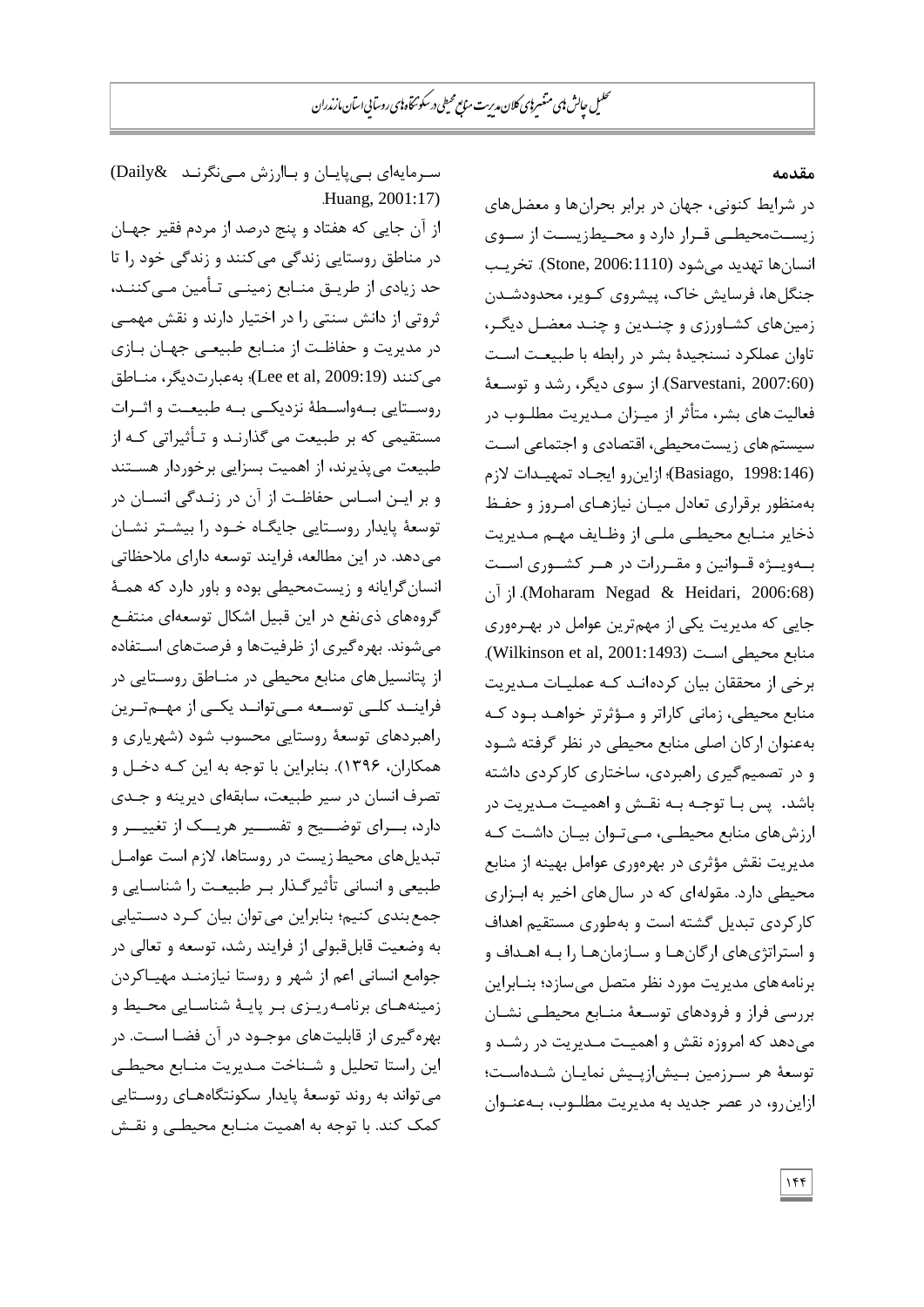لايهٔ اُزن از ۵ درصد به ۵۰ درصـد، افـزايش١٠ برابـري حفر لايهٔ اُزن، كاهش سالانهٔ حدود ١٣ ميليــون هكتــار از جنگلها در ده سال اخير، مرگ سالانهٔ ۵ ميليون نفر در اثــر زبالــههــاي شــيميايي، نمونــهاي از آمارهــاي نگران کنندهٔ گزارش سازمان ملل هسـتند (محمـدنـژاد شـــوركايي و همكــــاران، ۱۳۹۵: ۶۹۳)؛ بنــــابراين در سال های اخیر، مسـائل زیسـتمحیطـی از جنبـههـای مختلفــی در ابعــاد اقتصــادی، سیاســی، اجتمــاعی و محیطی مورد توجه قـرار گرفتـه اسـت. از دهـهٔ ۱۹۶۰ توجه به مسائل محيطزيستي آغاز شد و تمركـز عمـدهٔ آنها بر آلودگیهای صنعتی و رشـد روزافـزون اقتصـاد صنعتي بـود (2008:21 ,Hollinger). در اواخـر دهــهٔ ۱۹۷۰ مــيلادى، مســائل ِ مربــوط بـــه تجــارت و محيطزيست اوج گرفت و طرفـداران محـيطزيسـت در اعتراض به وضعیت اسـفناک زیستمحیطـی حاصـل از توسعهٔ روزافـزون تجـارت، مخالفـتهـا و نشسـتهـاى گسـتردهاى در نقـاط مختلـف جهـان ترتيـب دادنـد (2017:1-13 ,Stenhouse) از شروع تاريخ بشر، مسئلة محيط; يست مورد توجه نسلها بوده و انسـان در ايـن راه ابتدا به كشف طبيعت و راهبردهاي آن نائل گشت. انسان برای تنظیم مصرف منابع جوامع، ممنوعیت هـا، خرافات و رعايت حقوق مشترک، شناخت محيطزيست را توسعه داد و قوانین چندی برای امر نظـارت تـدوین شد و منابع محيطزيست ملي كشورها مورد توجه قـرار گرفت؛ بنــابراین در طــی یــک دهــهٔ گذشــته، رشــد اقتصادی و پیشرفت فناورانه گسترده و سریعی را شاهد بودهايم؛ امـا در خـلال آن، ضـايعات منـابع طبيعـي، مصرف بـيرويــهٔ آن و همچنــين صـدمات واردهٔ آن بــه محيطزيست مخصوصاً در كشورهايي كه رشـد سـريعي را تجربه كردهاند، نيز افزايش يافتـه اسـت. دولـتهـا و صـنايع ملــل مختلــف تــلاش كردنــد تــا بــا ايجــاد استانداردها، قـوانين و مقـررات زيسـتمحيطـى، ايـن بحران را مديريت كنند؛ امـا تـلاش هـا ناكـافي بـوده و آن در زندگی مناطق روستایی، هـدف از ایـن پـژوهش تحليــل مشــكلات متغيرهــاي كــلان مــديريت منــابع محیطی در سکونتگاه هـای روسـتایی اسـتان مازنـدران است که در چند دههٔ اخیر با تغییر و تحولات بی رویـه، ماننـد تخریـبهـای زیسـتمحیطـی، انتشـار گازهـای گلخانهای، ضعف مدیریت و برنامهریزی در پهنهٔ استان، ضعفهای مشارکت ارگانهـای دولتـی و ذینفعـان و… می توان اشاره كرد؛ بنـابراين ايـن تحقيـق بـهدنبـال پاسخ گویی به این پرسش است که مشـکلات مـدیریت منابع محيطي در مناطق روستايي منطقه مورد مطالعـه كدامند؟

# **مثانی نظزک**

منابع محیطی، هدیهای خدادادی و ثروث ملی هستند. منابع محيطي هر جامعه ثروت آن جامعه است كه فقط به نسل حاضر تعلق ندارد، بلكه ثـروت و ميراثـي اسـت كه متعلق به آینـدگان نیـز هسـت. منـابع محیطـی در تأمين امنيت غذايي، توليـد ناخـالص ملـي، صـادرات و ارزآوری و درنهایت خـارج کـردن کشـورها از گردونـهٔ رقابت و ايجـاد بـازار جديـد اهميـت دارد ,Borowy (2013:18 در این راستا، بهرهبرداری از منابع محیطی معیاری برای امرار معاش و تجارت به شـمار مـی آیـد و ايـن ناشـى از رويـهاى اسـت كـه مـردم بـر طبيعـت و محيطزيست تأثير گذاشته و در مقابل از محيط خويش تأثیر می پذیرند (زارع چاهوکی و سنایی، ۱۳۹۷).

نگاهی گذرا به وضعیت منابع محیطی جهان، مبیّن این واقعيت است كه در چند دههٔ اخيـر، براسـاس فعاليـت بشـر، كـرهٔ زمـين متحمـل صـدمات جبـرانِنايــذيري شده است. براساس گزارش سـال ٢٠١٢، برنامـهٔ منــابع محیطی سازمان ملل در قـرن بیسـتویکـم، مشـکلات زیستمحیطی رو به افزایش است. افزایش یک درجهای دمـا، افـزايش يـكونـيم برابـري دي|كسـيد كـربن، افزایش ١٠ برابری سهم فعالیت های انسانی در تخریب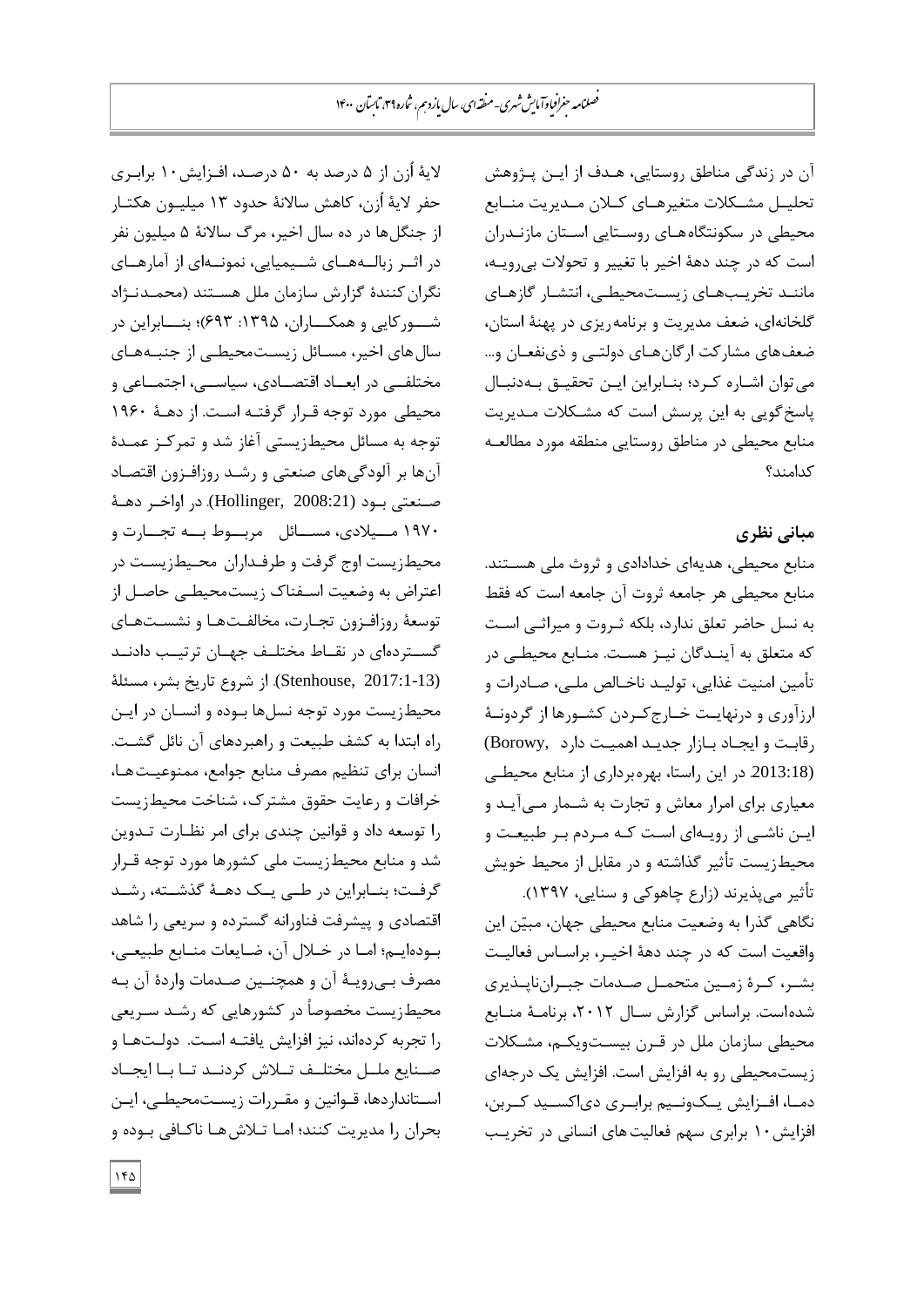; Kotcher et al, Norway Energy Policy, 2015 .2019: 1079)

از آن جا که مسائل محیطی پیامد رابطهٔ متقابل انسـان با محيط پيرامون و نتيجهٔ کنش و رفتـار انسـان اسـت، نظریههای جامعهشناسی معاصر کوشیدهاند تا با تلفیــق بحث عامليت و سـاختار و ايجـاد پيونـد بـين سـاختار دنيـاي اجتمـاعي و روابـط انسـاني بـا دنيـاي درونـي ارزشها و معنا، به تبيين علت اين مخـاطرات بپردازنـد (سجاسے قیـداری و عزیـزی، ١٣٩٧: ١٢۴). پـس در جهان امروز اهميت زيادى به تعامل و ارتباط انسـان بـا محيط طبيعي داده شده است؛ بر اين اساس ارتباط بين انسان و منابع طبیعی ضروری است. امروزه زمـان آن فرارسيده است كـه ديـدگاههـا و ارتبـاط خـود را بـا زمين و محيط تغيير اساسي دهيم و اين تغييـر محقـق نمی شود، مگر با ایجاد دیـدگاه جـامع مـدیریت پایـدار منبابع طبیعتی و برقسراری پیونسد میسان انسسان و طبیعت. نتایج ضعیف و نامناسب رویکردهـای پیشـین درخصوص مدیریت منابع و اکوسیستمهای طبیعی کـه به طور سنتي بر الگوي نظارتي در مورد محيطي ايزولـه تأكيد داشتند، نشان داده است كـه ايـن رويكـرد بايـد جای خود را به رویکردهای جـامع و نـوینی بدهـد کـه ييچيدگى رفتار بشر و دخالت جوامع انسانى بر محيط ًج٣ٔ٥ سا دس ِ٘ش ٥ٌ٣ٔش٘تذ ,Cumming & Norberg( (170-159 2008؛ بهطوری كه پیش از صنعتیشدن جهان، عمده ترین منابع تولید و تأمین خوراک و انــرژی از منابع طبیعی بوده است، همزمان با تحولات صنعتی، ايــن گونــه منــابع بــهعنــوان پشــتوانهای غنــی تلقــی میشده اند که در اغلب مـوارد بـهطـور بـیرویـه بـرای توسعه و تولید بیشتر مورد مصرف قرار گرفتهاند؛ اما در عصر حاضر، مهم ترین و ارزشمندترین اثر منابع طبیعی «ايجاد مباني لازم براي توسعهٔ پايدار» است (FAO, .1994)

چالش بزرگ همچنـان باقی مانـده اسـت (رجـبپـور، ١٣٩۶: ٧٣)؛ بنيابراين ملاحظيات زيستمجيطي تيا سال های زیبادی در توسیعهٔ کشبورها نادیبده انگاشته مبے،شــد. در دھــهٔ آخــر قــرن ۲۰ و آغــاز قــرن ۲۱ فاکتورهـاي زيسـتمحيطـي نقـش مهمـي را درجهـت سرعت توسعهٔ ملتها بازی کردهاند و در مقابل توسـعهٔ انسانی نیز توازن زیستمحیطی کرهٔ زمین را بـهعنـوان یک مکان قابلِسکونت مختل کـرده اسـت (پوراحمـد و حيدري، ١٣٩۵: ١٤٧٠-١۴٣)؛ بنابراين امروزه، با توجـه به افزایش سریع جمعیت و شـدت فشـارهای وارده بـر منــابع طبيعــي، مشــكلات زيســتمحيطــي در بخــش وسيعي از جهان و ازجمله كشـورهاي درحـال توسـعه و توسعهنيافته پديدار شـدهاسـت. اگرچـه برخـى از ايـن مشكلات، منشأ طبيعي دارند، ليكن بسـياري از آن هـا، ناشـبي از آگــاهي نداشــتن رابطــهٔ انســان و محــيط و روش های نادرست بهرهبرداری از منابع محیطے است (بزی، ١٣٨٩: ٢١)؛ بنابراین با توجه به پیامدهای منابع محیطــی در ســطح جهــانی تــاکنون اقــداماتی بــرای جلـوگیری از کـاهش تخریـبهـای زیسـتمحیطـی و استفادهٔ درست از آن انجام شدهاست کـه مـیتوان بـه کنفرانس استکهلم (۱۹۷۲) اشـاره کـرد کـه منجـر بـه تنظيم يك برنامــهٔ زيسـتمحيطــى (UNEP) شــد. براساس كنفرانس مونترال (١٩٨٧) قرار شد حـدود ۵۰ درصد از متصاعدشدن گازهای آلاینده کاسـته شـود. از ديگر نشست ها مي توان به بين الـدول دربـارهٔ تغييـرات آب وهوا توسط سـازمان هواشناسـي (WHO) در سـال ۱۹۸۸ و دیگـر کنوانسـیونِهـای سـازمانِهـای متعـدد درخصوص تغييـرات آبوهـوا (UNFCCC) در سـال ١٩٩٠؛ پروتكــل كيوتــو (١٩٩٩)، كينهــاك (٢٠٠٩)، دوهــا (٢٠١٢)، پــاريس (٢٠١۵) و لهســتان (٢٠١٨) اشاره کرد که ایبران در کنفرانس پتاریس تعهید کرد حدود ۱/۳ درصد از گازهـای فسـيلي را كـاهش دهـد. (Ogata, 2001: 18; Ciarreta et al, 2014: 69;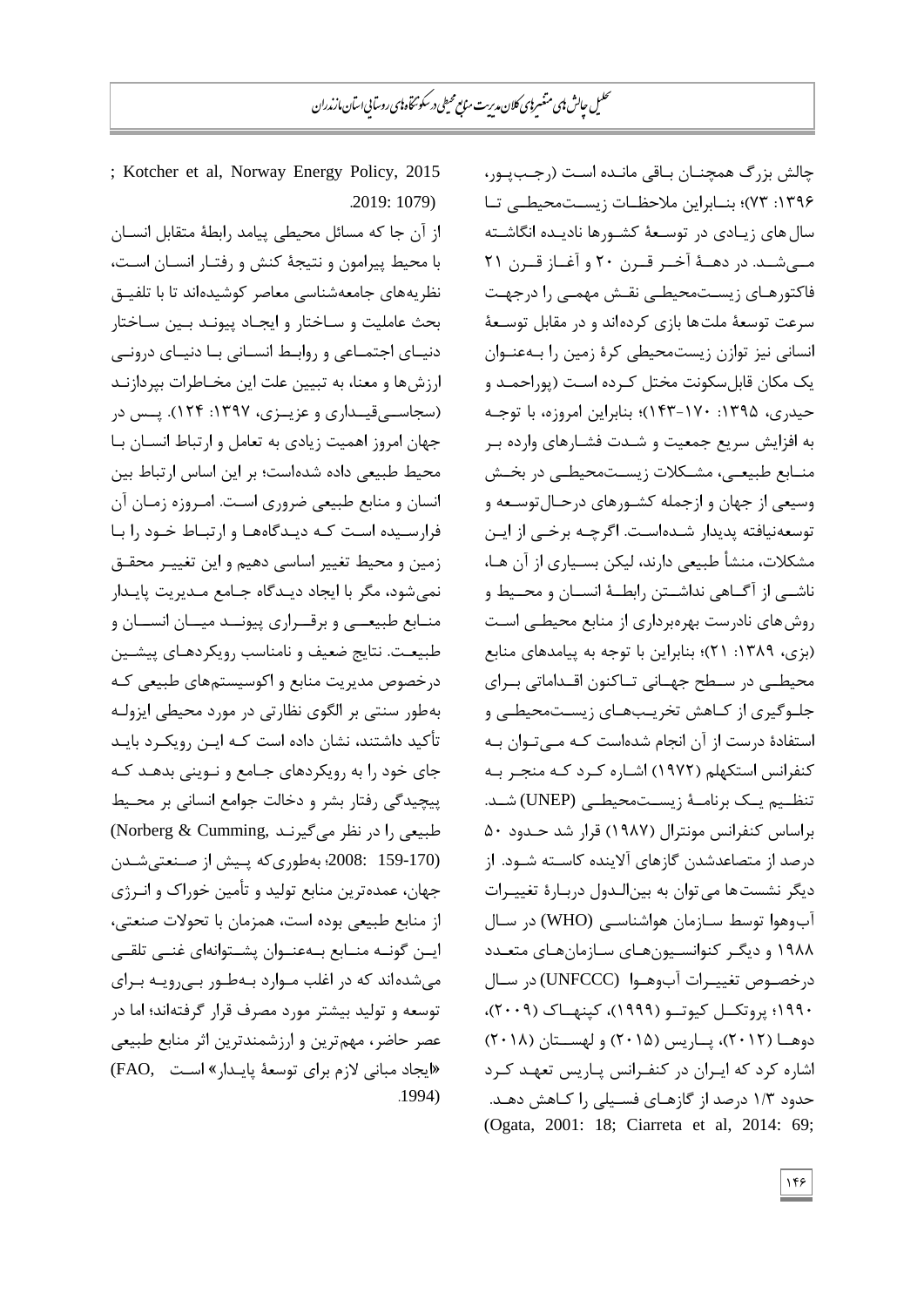همچنین فصـل ۱۰ از دسـتور کـار ۲۱ فـائو خواسـتار مکانیزم هایی برای ارتقای یـک گفـتوگـوی سـازنده و مولد میان طیـف گسـتردهای از ذینفعـان اسـت. ایـن ذي نفعان عبارتنداز: وزارتخانهها، ادارات دولتي استاني، .<br>شهر داریها، نهادهای توسعهٔ سیاسی، مؤسسات توسـعهٔ پایگاه دادهها و منابع، مؤسسـات آمـاری، سـازمانهـای نیمهدولتی و سازمانهای مردمی مانند جوامع حفاظت از طبیعت، انجمنهای کشاورزان و گروه های اجتماعی. این به معنی نیاز به ایجاد یک محیط مناسب در حـوزهٔ قانون گذاری و اجرایی است که به الگوهای مذاکره برای تصمیم گیری در همهٔ سطوح مربوط برای حل مطالبات متناقض در کاربری زمین یا اجزای آن مانند منـابع آب شیرین متنهی میشود. این الگوهـا بایـد هـم افقـی در بین وزارتخانـههـا، نهادهـای دولتـی شـهری و اسـتانی باشند و هم عمومی در بین نهادهای دولتـی و کـاربران بالقوه يا واقعي محلي استفاده كنند تا از منـابع زمـين. البته همهٔ نهادها باید در هر دو جهت بـالا بـه پـایین و پایین به بالا با یکدیگر در ارتباط باشند Carpenter et) (756-781 al., 2001: در همين رابطه مطالعة موردي تحلیل شده در کشورهای (استرالیای غربـی، سـنگاپور، آرژانتین و دانمارک) نشان دادند که این کشورها دارای ساختارهایی هستند کـه برنامـهریـزی، سیاسـتهـا و راهبردهـای ملـی، منطقـهای و زیرمنطقـهای از طریـق آنها در قالب يـک چـارچوب مرکـزي يکپارچـه اداره می شوند، تا اینکه بستری برای برنامه ییزی و مـدیریت منابع محيطي فراهم آيد (Australia, 2008). مدیریت پایدار منابع، فناوریها، سیاستها و فعالیتها را با هدف كمک به يكپارچـهسـازي اصـول اجتمـاعي-

اقتصاد با مسائل محیط; پست و بهمنظـور نگهـداری پـا ارتقای همزمان تولید، حفاظت از توان منابع طبیعی و پیشگیری از فرسـایش خـاک، پوشـش گیـاهی و آب، طوری که از نظر اقتصـاد، مناسـب و از نظـر اجتمـاعی قابل یذیری باشند، ترکیب می کنـد (مترنیخـت، ١٣٩٩ مباحث مربوط بـه مـديريت منـابع محيطـى بـه علـت در گيربودن عواملي همچون چرخهٔ اکولـوژيکي، چرخـهٔ آب، آبوهوا، حيوانات، گياهان، جغرافياي سـرزمين و... ذاتاً امری پیچیده و چندبُعدی به شــمار مــی٫ود. همــهٔ این متغیرها پویا هستند و با یکدیگر به اندرکنش فعال می پردازند. تغییر در یکی از این حوزهها، میتواند اثرات بلندمدت و چه بسا غیرقابـلبازگشـتی در سیسـتم بـه جای بگذارد. علاوه بر سیستمهای طبیعی، مـدیریت منابع محیطی با فاکتورهای مختلفی همچون ذی نفعان و منافع و علايــق آنــان، سياسـت هــا، محـدوديت هـاي جغرافيايي و سياسي، متغيرهـاي اقتصـادي و... مواجـه است. طبعاً در نظر داشتن همهٔ این ابعاد در یک زمـان، امری بسیاری دشوار است و مدیریت منابع محیطی را بتا فضای پیچینده و مشکل روبهرو متی سازد 1992 َػتب دس .)Douthwaite et al., 2002: 16-19) بسياري از كشورها به توافقي بـراي مـديريت يكپارچـهٔ اراضی، آب و جنگل دست یافتند، اگرچه برنامههای هر كشور با عناوين مختلفي تـدوين و اجـرا مـيشـود، امـا همهٔ آنها هدف واحدی را دنبال می کنند. رویکردهـای مختلفي كه براي مـديريت منـابع طبيعـي وجـود دارد شامل مواردي مانند (رويكرد پـايين بـه بـالا مـديريت منابع طبیعی منطقهای یـا مبتنـی بـر جوامـع محلـی، رویکرد بالا به پایین یا فرمانـدهی و کنتـرل، رویکـرد تطبیقی و رویکرد پیشگیرانه و رویکرد یکپارچـه اسـت. در این تحقیق از رویکرد یکپارچه برای پیشبرد اهـداف استفاده شدهاست؛ زيرا اين رويكرد همـهٔ شـاخصهـا و متغيرهـا را بـهصـورت يـك سيسـتم و كامـل در نظـر می گیرد و همـهٔ ذي نفعـان را دربرمـي گيـرد؛ بنـابراين رویک رد یکپارچـه بـه ایـن اشـاره دارد کـه همکـاری مشاركتي و جامع بين همهٔ نهادها و گروههـا در سـطح ملي، استاني و محلي (همهٔ قطعات، شركا و ذي نفعـان) کته بته برنامته یتزی منتابع زمتین و متدیریت ایتن برنامه٫یزی به نوعی مربوطاند یـا ٫سـیدگی مـی کننـد.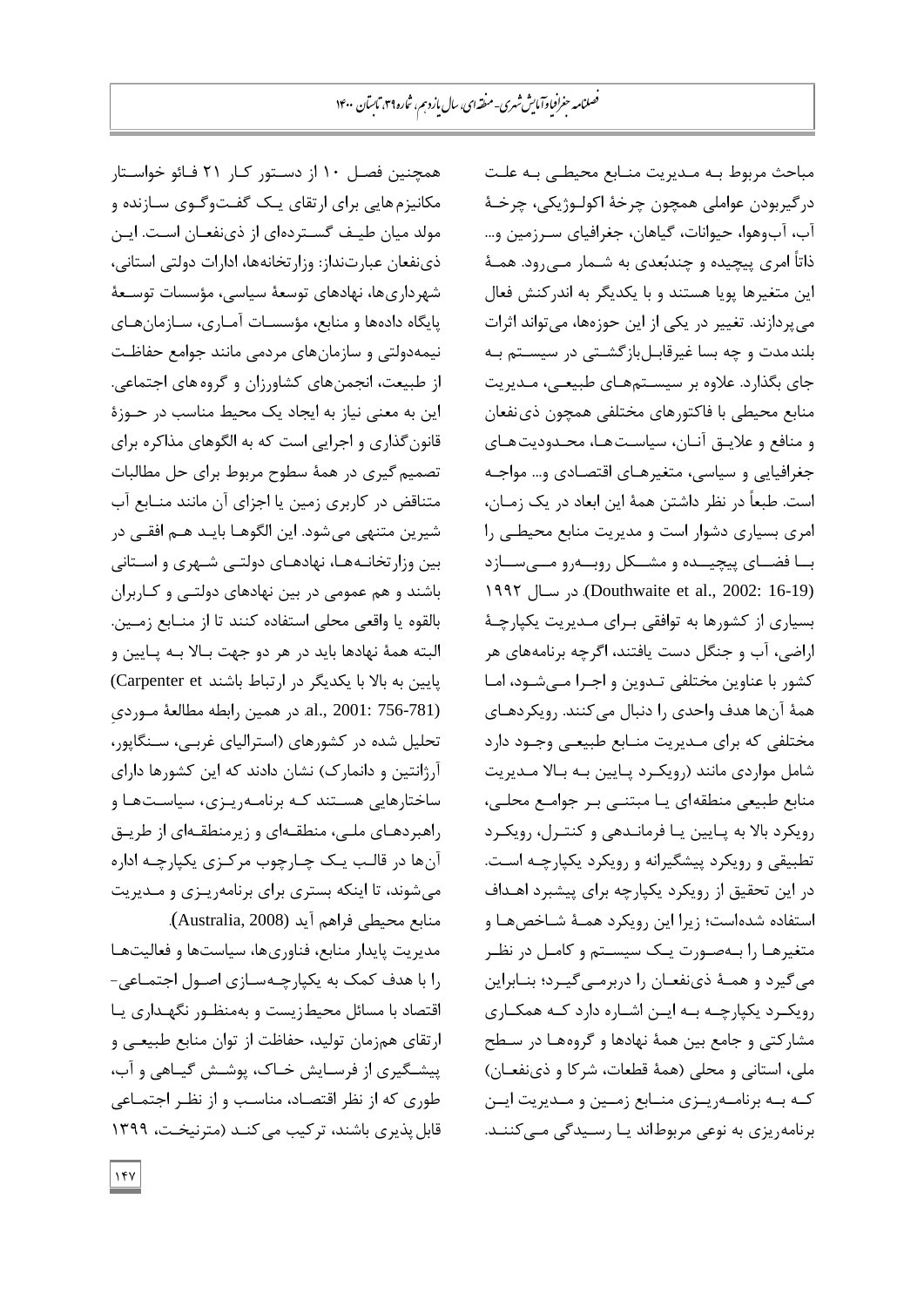تفكر مجدد دربارة چگونگى تعامل كنشگران توسعه، دانشمندان توسعهٔ پایدار، سازمانها و بهرهبرداران منابع طبیعی دارد، پیدا شدهاست ;255 :3003 (Strigl, 2003) (93 :Duryea et al, 2002: بنابراين بخشــى از منشــور بنیاد توسعهٔ پایـدار نشـان داد کـه روش اجـرای ایـن سازمان منطبق با چارچوبی است كـه مـديريت منـابع طبیعی پایدار باید به حقوحقوق جامعه برای مشـارکت بیان داشته باشد. این بنیاد ایجاد پتانسیلهای جامعه و سازمان های اجتماعی را هم از نظر سیاسی و هم از نظر عمل به رسمیت میشناسـد. ایـن رویکـرد بـر افـزایش سـطح آگــاهي اجتمــاع در مشــاركت مــديريت منــابع طبيعي اهميت مـي دهـد. همچنـين تـرويج دسترسـي جوامع بـه اطلاعـات و توانـايي آنهـا را بـه اسـتفاده از اطلاعات و تجزيهوتحليـل مشـكلات توسـط خودشـان بهبود میبخشد. به همان انـدازه بـرای تـرویج فعالیـت نقش زنان و جوانان و تشویق مشـارکت فعـال آنـان در مدیریت منابع طبیعی اهمیت قائـل مـیشـود. بنیـاد توسعهٔ پایدار در سطوح مختلف بـر مبنــای اطمینــان از مدیریت پایدار منـابع طبیعـی و معیشـت پایـدار بـرای جوامع روستايي عمل مي كند كه هـدف آن حمايـت از ايجاد سازمان هاى مردمى و ايجـاد ارتبـاط بـين ايـن سازمان ها است (Wilkinson et al, 2001: 1492).

:۵۲). مطالعـات انديشــمندان نشــان داده اســت كــه مدیریت منـابع محیطـی، بـهعنـوان فراینـد یـا ابـزاری می توانـد از طريـق حفاظـت از سـرمايهٔ طبيعـي نظيـر زمین هـای کشـاورزی از دسـتانـدازیهـای شـهری و پیراشـهری، تضـمین توانمنــدی یــا تناســب زمــین، برنامهریـزی بـرای احیـای زمـینهـای از بـین رفتـه و مکان های آلوده، تقویت نگهداری و افزایش کریدورهای اکولوژیکی، توجـه بـه افـزایش سـطح دریـا و وقــوع توفان های ناشی از توسعهٔ ساحلی، بـه مـدیریت پایـدار منابع کمک می کند (Australia, 2011: 21). سازگاری نظامهای مدیریت منابع محیطی که از طریق شیوههای مناسب مدیریتی مے توانـد بهـرهبـرداران زمـین را بـه حـداكثر مزيـتهـاي اقتصـادي و اجتمـاعي هـدايت و هــمزمــان از كاركردهــاي منـــابع آن (خــاك، آب، پوشش گیاهی و منابع جانوری) نگهداری کند و فراینـد یشتیبانی اکولوژیکی ۱٫ ارتقا بخشد. پس مدیریت پایدار منابع محیطی باید بهعنوان فرایندی یکپارچـه در نظـر گرفته شود که در آن تعامل بین مؤسسات، پویاییهـای محیطی، فرایندهای اقتصادی، فناوریهـای کـاربردی و فرهنگها و آداب و رسوم محلی بـرای مـدیریت و ادارهٔ منابع طبيعي بايد در نظر گرفته شود Rahman and) (2007:62 ,Yamao أين مفهوم هجراستا بـا مفهوم توسعة پايدار است كـه يـك اصـل علمـى بـر مبنـاى مدیریت پایدار از زمین و ادارهٔ محیط بـرای حفاظـت از منابع طبیعی است. ایـن مـدیریت بـر روی یـک ادراک فنی و علمی از منـابع، اکولـوژی و ظرفیـت آن بـرای حمايت از زندگي و معـاش انسـان بـا توجـه بـه اصـل پایداری آن منابع استوار است ,Coria & Sterner .2011: 203; Norway Energy Policy, 2015) همچنین گاهی نیاز به بهبود مدیریت منابع طبیعی در سراسر جهان در حال گسترش است، بـراسـاس چنـين تفكري توافق عمومي در مطالعات توسـعه در رابطـه بـا این كه توسعهٔ پایدار در مناطق روستایی نیـاز بـه یـك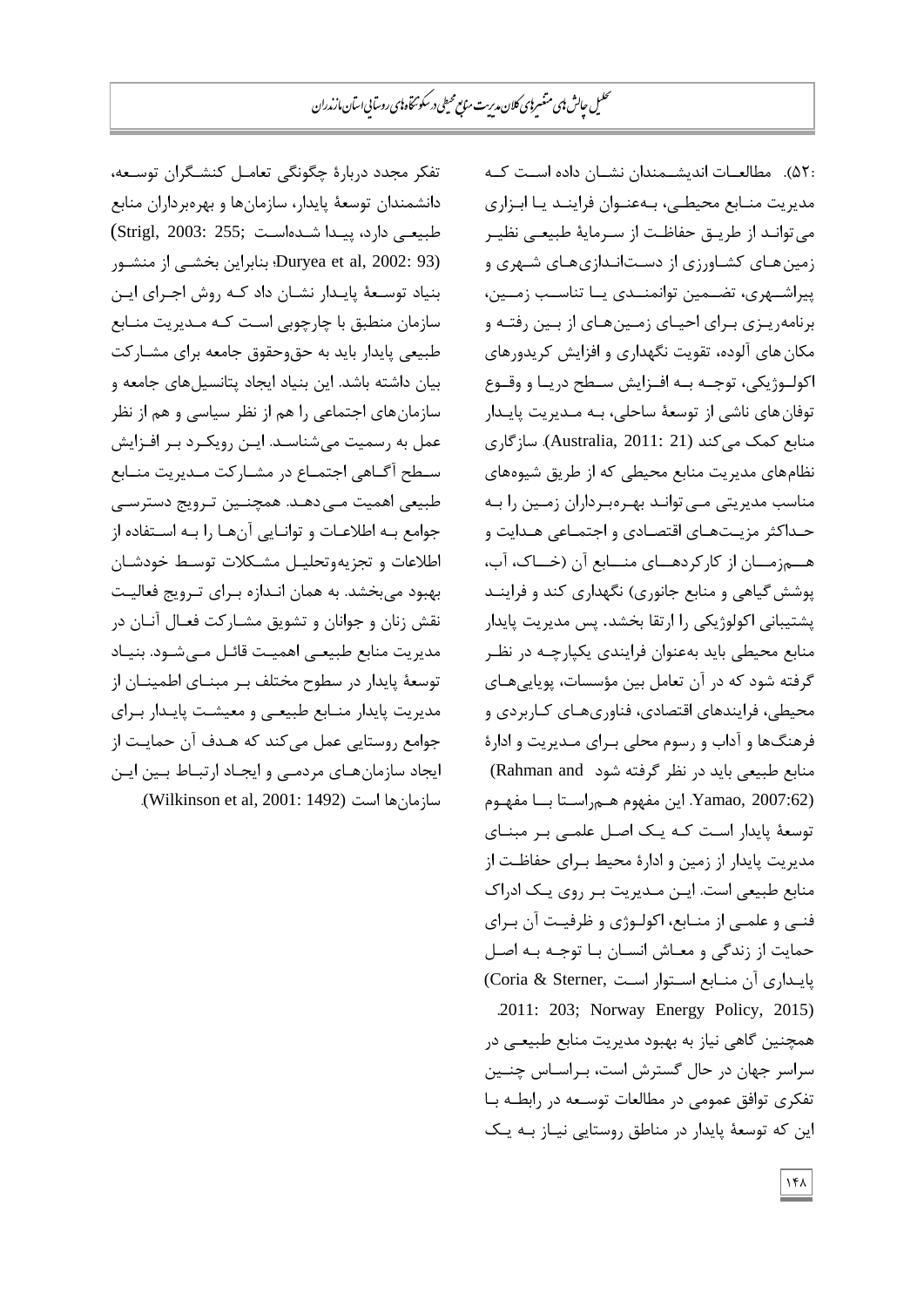.<br>صلنامه حغرافیاوآمایش شهری-مفقهای، سال مازدجم، شاره ۳۹، باسان ۱۴۰۰ ه



)منبع: نگارنده، 8931(

مراتع سبب شدهاست تتا ارزش زيستمحيطى منتابع استان در خطر قرار گیرد. ٩٠ درصد تخريب طبيعت ریشهٔ انسـانی دارد. ایـن اسـتان حـدود ۳ هـزار و ۲۰۰ روستا دارد که براساس سرشماری آمار عمومی نفوس و مسكن سال ۱۳۹۵ حدود ۴۷ درصد از جمعيت حـدود ۳ میلیون و ۲۰۰ هزار نفری استان، در روستاها سـاکن هستند با توجه به اينكه اقتصاد غالب سـكونتگاههـاى روسـتايي ايــن اســتان كشــاورزي اسـت، روســتائيان بهرهبرداران اصلی محيطزيست محسوب می شـوند كـه بهدلايلي چـون پـايينبـودن فرهنـگ زيسـتمحيطـي، بهرهبرداری بيش از توان محيطزيست، ضعف در اجراي قوانین و مقرارات مربوط به مدیریت منـابع محیطـی و حفظ آن و… شاهد تشديد روند تخريب محـيط;يسـت هستيم.

**دادهها و روػها**  استان مازندران ۲۳۹۷۴۴۰ هكتار معادل ۱/۴۶ درصد مساحت کل کشور را تشکیل می دهـد کـه ۱۶۹۱۰۰۰ هكتار برابير بيا ٧٠ درصد مسياحت آن را عرصيههاي طبیعــی شــامل مــیشــود و از ۲۰۹۰۸۰۹ هکتــار جنگل های شمالی حدود ۵۳/۴ درصد سطح آن را بـه خود اختصاص داده است که طی ۴۰ سال اخیر ۳۰ تـا ۴۰ درصد جنگلهای شمالی از بین رفته، در حالی ک تنها دو درصد در این مدت جنگل كـارى شـدهاسـت. از سويي مسـاحت مراتـع اسـتان از ٢ ميليـون هكتـار در گذشته به ۵۰۰ هزار هکتـار رسـيده اسـت، هـماكنـون ۱۳۰۵۰۰۰ واحد دامی در مراتع استان وجود دارد ک حدود ۴۰ درصد بیشتر از ظرفیت آن است. در حـالی که ظرفیت مراتع مازندران برای چرای حدود ۷۴۳۰۰۰ واحد دامی ظرفیت دارد. وجود بیش از ظرفیـت دام در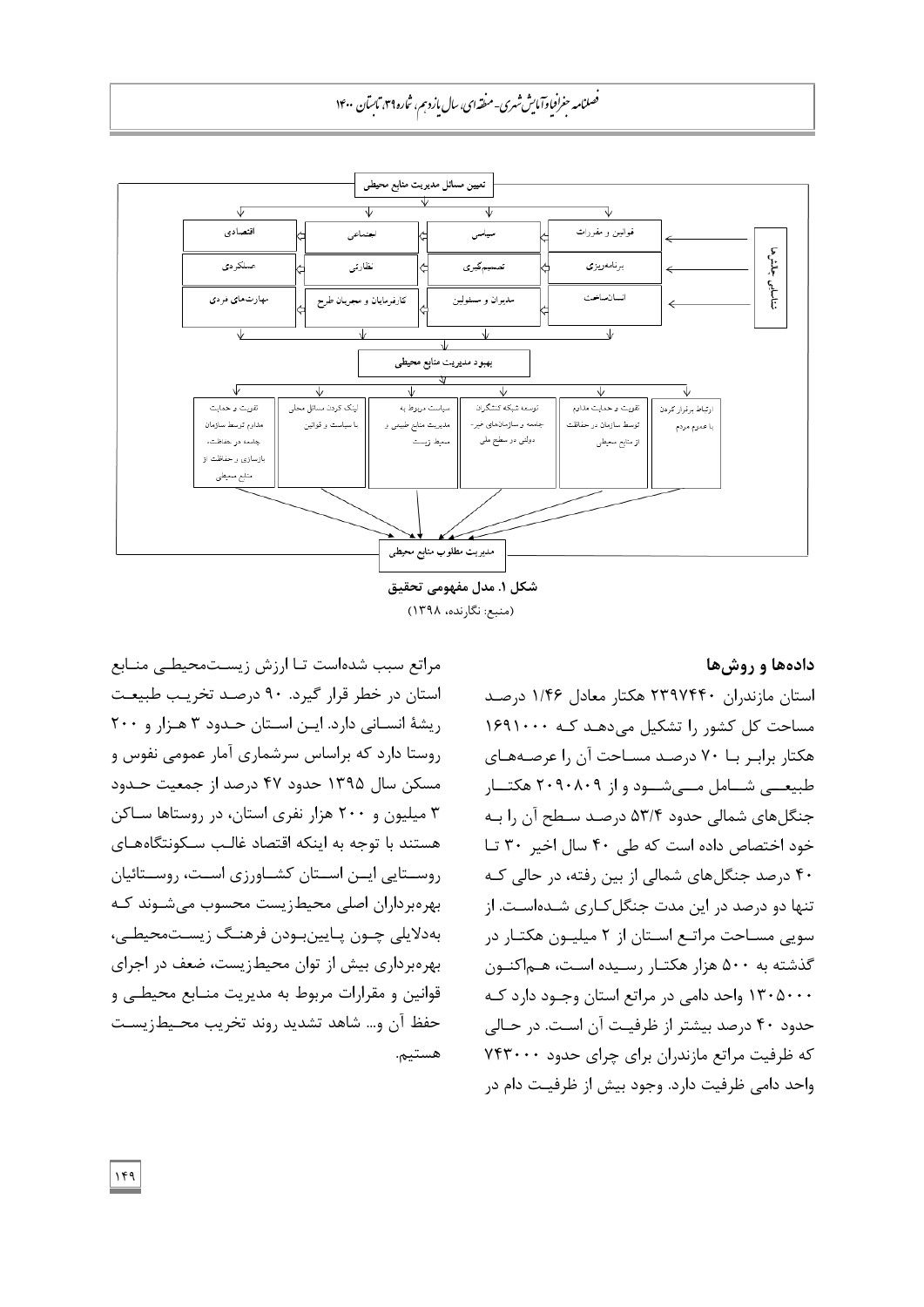

**ؽکل .2 مرقؼیت اعتای ماسنذرای** )منبع: نگارنده، 8931(

در قالب طيف ليكرت بهصورت بسيار كـم بـا امتيـاز ١، كم با امتياز ٢، متوسط با امتياز ٣، زيـاد بـا امتيـاز ۴ و خيلي زياد بـا امتيـاز ۵ (حـداكثر امتيـاز) مطـرح شـد. روايي مؤلفه ها از طريق نظر پانل تخصصي دانشگاهي متشكل از رشتههای محيطزيست و جغرافيـا در قالـب ١٧ نفر صورت گرفته است. برای تجزیهوتحلیل دادهها از روش آمـار توصـيفي و اسـتنباطي (t تـكنمونـه و تحلیلی عاملی) استفاده شدهاست.

پژوهش حاضر از نظر هدف کـاربردی و از نظـر روش و ماهیت توصیفی و تحلیلی است. روش گردآوری دادهها براساس مطالعات میدانی (پرسشـنامه) و کتابخانـهای و روش نمونــهگيــري تصــادفي اســت؛ بنــابراين رويكــرد مطالعه، رويكرد كمّي است. جامعـهٔ آمـاري پــژوهش را ۵۰ کارشناس و متخصص سازمان محيط; پست و جهاد کشاورزی و استادان رشتههای محيطزيست و جغرافيـا در دانشــگاههــای اســتان مازنــدران تشــکیل مــی۵هــد. همچنین ۴۴ سؤال به کار گرفته شده در هـر شـاخص

**جدول .1 معیارهای مورد استفاده در تحقیق**

| نشانگر          | معيار                         | نشانگ | معيار                          | نشانگر         | معيار                    |  |
|-----------------|-------------------------------|-------|--------------------------------|----------------|--------------------------|--|
|                 |                               |       |                                |                |                          |  |
| C <sub>31</sub> | ضعف برنامـههـاي جـامع درمـورد | C16   | ناأشنايي كامـل كارفرمايـان و   | C <sub>1</sub> | ضعف دسترسـي مـديران بـه  |  |
|                 | رعایت تناسب در اجرای طرحهای   |       | مجريــان بــا فراينــد تهيــه، |                | منابع اطلاعاتي مورد نياز |  |
|                 | سدسازي و أبخيزداري            |       | تصويب و اجراي قوانين منابع     |                |                          |  |
|                 |                               |       | محيطے                          |                |                          |  |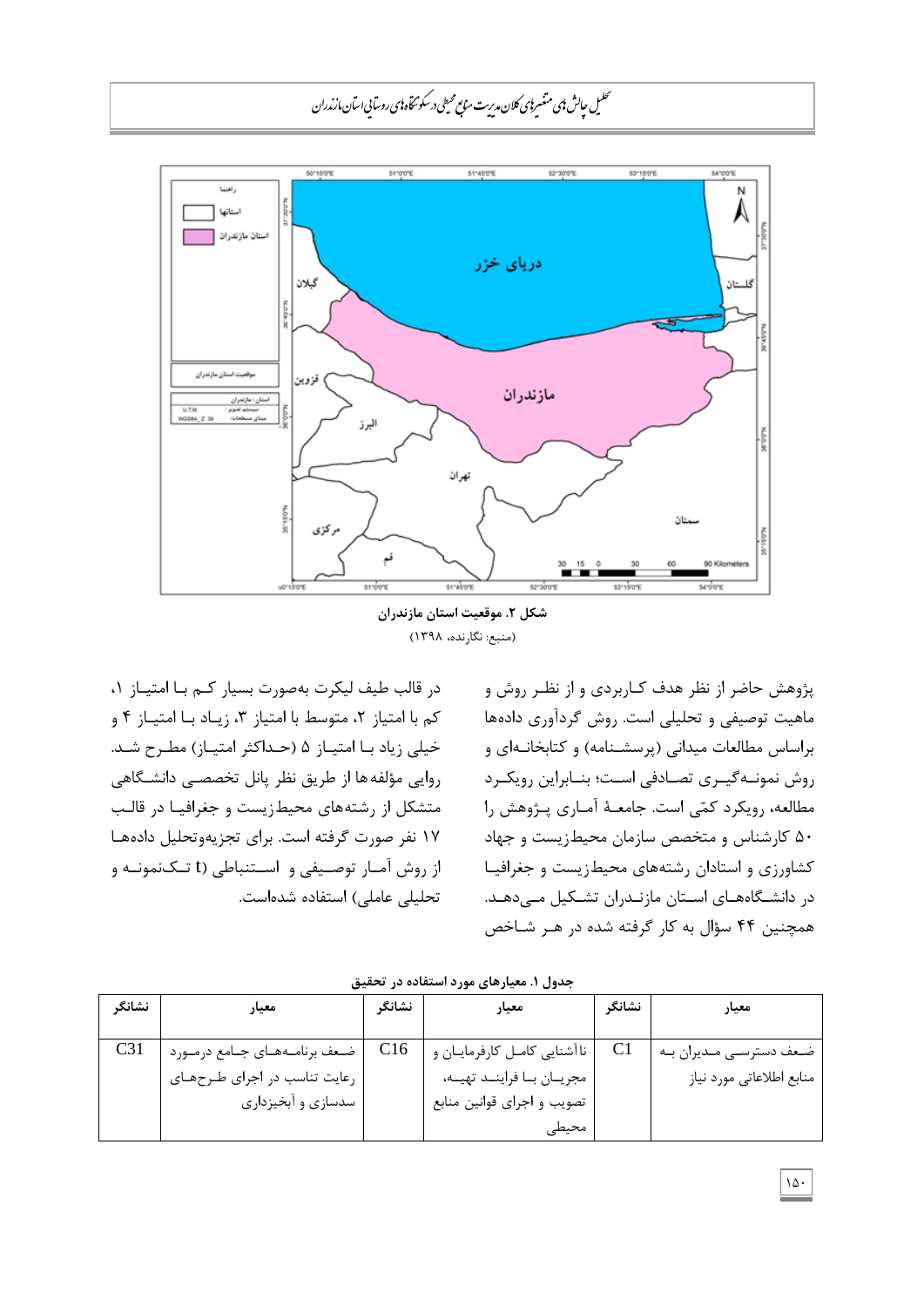### .<br>صلنامه حغرافیاوآمایش شهری-مفقهای، سال مازدجم، شاره ۳۹، باسان ۱۴۰۰ ه

| C32             | چندسطحي بودن اهداف برنامهٔ منابع   | C17             | در نظر گرفتن منفعت شخص          | C <sub>2</sub> | نداشـــتن مهـــارت علمـــى و   |
|-----------------|------------------------------------|-----------------|---------------------------------|----------------|--------------------------------|
|                 | محيطى                              |                 | كارفرمايان و توجهنكردن بـه      |                | تخصصــی در مقــام مــدیریت     |
|                 |                                    |                 | تمهيدات و ملاحظـات منـابع       |                | منابع محيطي                    |
|                 |                                    |                 | محیطی در زمان اجرای طـرح        |                |                                |
|                 |                                    |                 | يا پروژه                        |                |                                |
| C <sub>33</sub> | عــدماعمــال سياســتگــذاري و      | C18             | ســهلانگــاري كارفرمايــان و    | C <sub>3</sub> | عــدم توانـــايي در مــديريت و |
|                 | برنامهریزی های درست و مبنـی بـر    |                 | مجریان از مشکلات طرحهای         |                | پاسخدهی علمی به چالشهای        |
|                 | توان بومشناختي                     |                 | مانند سدسازی، انتقال آب و…      |                | مديريتي                        |
|                 |                                    |                 | از منابع محیطی                  |                |                                |
| C <sub>34</sub> | ضعف سازوکارهای قانونی در صیانت     | C19             | عدم ستفاده از تکنولوژیهـای      | C <sub>4</sub> | عدمشناخت كـافي مـديران از      |
|                 | از منابع محيطى                     |                 | روز دنیــا در بهــرهبــرداری از |                | پتانســـيلهـــا و توانمنـــدى  |
|                 |                                    |                 | منابع محيطي                     |                | محیطی                          |
| C <sub>35</sub> | ضعف قـوانين و مقـررات در زمينــهٔ  | C20             | عدم مشاركت فعال و هدفمنـد       | C <sub>5</sub> | عدمارتقـاي دانـش مـديران و     |
|                 | سرمایهگذاری و عدمشفافیت مقررات     |                 | مدیران برای کـاهش تخریـب        |                | بهروزكردن درراستاي منـابع      |
|                 | مربوط به جـذب سـرمايه در زمينــهٔ  |                 | منابع محيطي                     |                | محيطى                          |
|                 | منابع محيطي                        |                 |                                 |                |                                |
| C <sub>36</sub> | دسترســی بــه امکانــات، خــدمات و | C <sub>21</sub> | عـدمتفـاهم و همكـاري بـين       | C6             | نبود انگیزه و حساسیتهای        |
|                 | تســهیلات در نــواحی روســتایی و   |                 | ارگانهای دولتـی بـرای رفـع      |                | مديران نسبتبه مسائل منـابع     |
|                 | تخريب زيستمحيطي                    |                 | مشكلات منابع محيطي              |                | محیطی و برداشتهای بیرویه       |
|                 |                                    |                 |                                 |                | از آن                          |
| C <sub>37</sub> | توجه به ارزش های اقتصـادی منــابع  | C <sub>22</sub> | ضــعف در تـــرويج فرهنـــگ      | C7             | عــدماســتفاده از روشهــاي     |
|                 | محیطــی بــهعنــوان یــک کــالای   |                 | درســت و اســتفادهٔ مــؤثر از   |                | علمــی و درســت مــدیران در    |
|                 | اقتصادى                            |                 | منابع محيطي                     |                | مصرف منابع                     |
| C <sub>38</sub> | هماهنگنبودن برنامههای توسعهٔ       | C <sub>23</sub> | عدمتوازنهـاي فرهنگـي بـين       | C8             | عـدمتوانــايي گــوشدادن بــه   |
|                 | اقتصادي و اجتماعي با حفـظ منـابع   |                 | جامعــهٔ مصــرف کننــدگان و     |                | چـــالشھـــاي محيطـــي و       |
|                 | محيطى                              |                 | منابع محيطي                     |                | پاسخدادن بدون سوگيري           |
| C <sub>39</sub> | سرمایه گذاری در صنعت و تولیـدات    | C <sub>24</sub> | عدمشناخت و أگاهي مـردم و        | C9             | عـدمتمايــل بــه همكــاري و    |
|                 | بهمنظور اشتغال زايى وتخريب منابع   |                 | مــدیران در مــورد اســتفادهٔ   |                | مشارکت مدیران در انجام کار     |
|                 | محيطى                              |                 | درست از منابع محيطى             |                | گروهی                          |
| C40             | استفاده از نیازهای شخصی و تغییر    | C <sub>25</sub> | گـرايش بــه توليــد انبــوه و   | C10            | عدم مهارت اجتماعی و علمـی      |
|                 | كاربري اراضى                       |                 | خارج شدن كنترل آن از عهدهٔ      |                | در مقسام مسدیریتی منسابع       |
|                 |                                    |                 | مدیران و گسترش به دست           |                | محيطى                          |
|                 |                                    |                 | توليدكنندگان                    |                |                                |
| C <sub>41</sub> | نظام بهرهبردارى نامناسب توسط       | C <sub>26</sub> | عدم نظارت دقیــق مــدیران در    | C11            | عـدمبازدارنـدگی و ضـمانت       |
|                 | کشاورزان و آسیبهای محیطی           |                 | اجــراي پــروژههــاي منـــابع   |                | اجرایسی در قسوانین ارزیسابی    |
|                 |                                    |                 | محيطى                           |                | منابع محيطي                    |
| C42             | حاکمیـت شـیوههـای غیراصـولی و      | C27             | عدم نظارت جامع مدیریتی در       | C12            | نبىود دسىتورالعمل تخصصى        |
|                 | غیرعلمی در کشاورزی (روشهای         |                 | كل چرخهٔ منابع محيطى            |                | ارزیسابی بسرای هریسک از        |
|                 | شخم نامناسب، ضعف مكانيزاسيون)      |                 |                                 |                | پروژههـای مشـمول ارزيـابي      |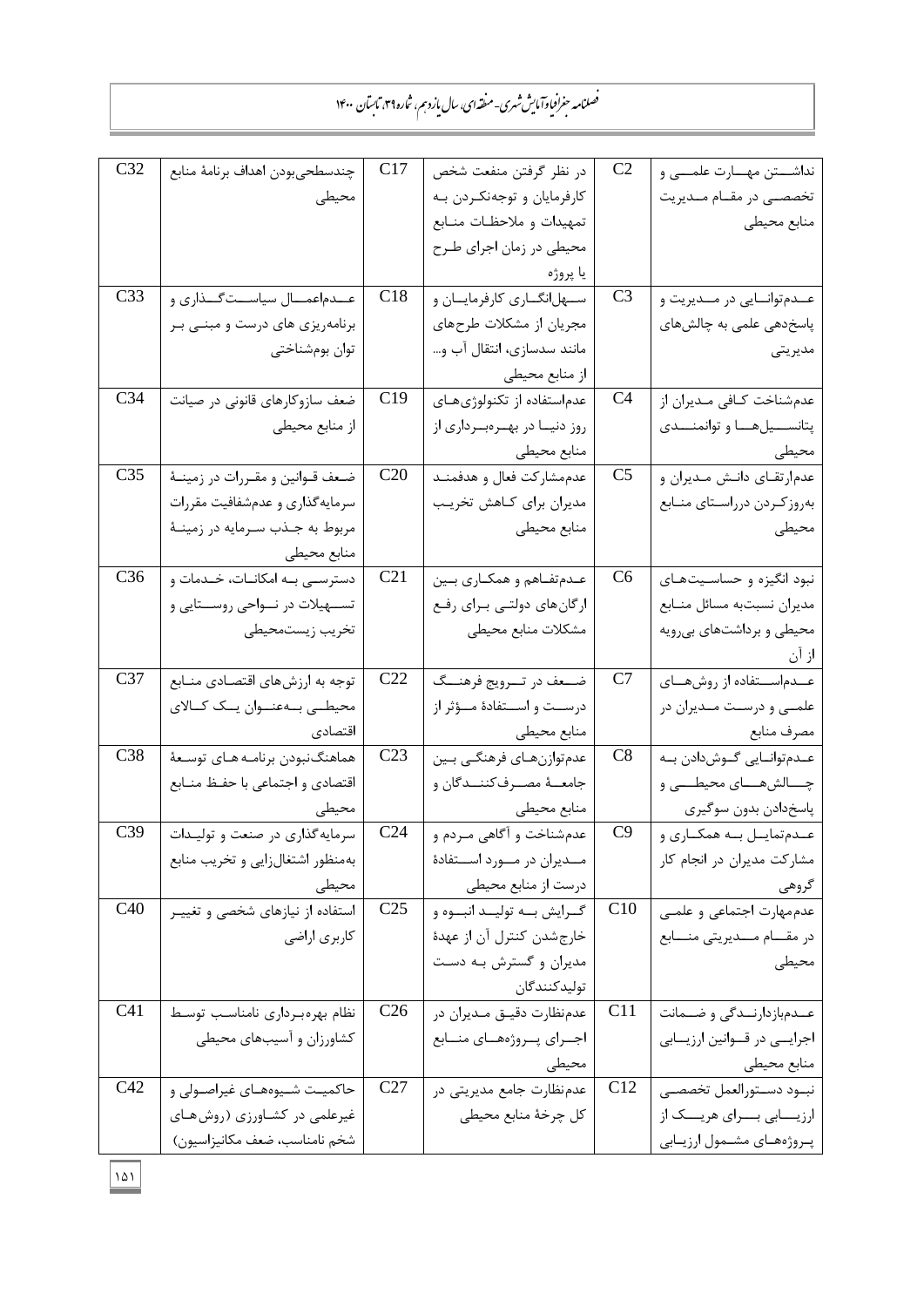|                 |                                        |                 |                              |                 | محيطى                         |
|-----------------|----------------------------------------|-----------------|------------------------------|-----------------|-------------------------------|
| C <sub>43</sub> | روش های آبیاری سـنتی و مـدیریت         | C28             | نبود قوانين مـدوّن بـهمنظـور | C13             | مشخصنبودن بحث منابع           |
|                 | ضعيف منابع خاك                         |                 | نظارت بر حسب اجرای مفـاد     |                 | محیطی در آمایش سرزمین و       |
|                 |                                        |                 | گزارش های ارزیابی از منـابع  |                 | جايگاه قانوني آن              |
|                 |                                        |                 | محيطى                        |                 |                               |
| C44             | اســـتفادهٔ بـــیرویـــه از کودهـــا و | C <sub>29</sub> | استقبال پايين مهديران از     | C <sub>14</sub> | عدماصلاح نظام بهرهبرداري از   |
|                 | آفت کشهای شیمیایی در مسائل             |                 | برنامەريزىھاي منابع محيطى    |                 | منابع طبیعی و مهـار عوامـل    |
|                 | زيستمحيطى                              |                 |                              |                 | ناپايدار                      |
|                 |                                        | C <sub>30</sub> | تخريب بيش از حـد منـابع      | C15             | عدم ستفاده از شیوهٔ درست و    |
|                 |                                        |                 | محيطـى بــهدليــل نداشــتن   |                 | عادلانهٔ کارفرمایان و مجریـان |
|                 |                                        |                 | مدیریت کارآمد و اصولی        |                 | در تعامل با طبیعت             |

(منبع: عنابستانی و نادری (١٣٩٧)، سجاسی قیداری و عزیزی(١٣٩٧)، شهریاری و همکاران (١٣٩۶)، صفاییان و همکاران (١٣٨١)، عابدی سروستانی (١٣٩٣)، عباسپور و همكاران (١٣٨٢) و شرفي و علي بيگي (١٣٩٣))

## **یافتههاک تحقی**

در بسین ۵۰ نفس پاستخگو، سسن ۲۳ نفس از آنسان (۴۶ درصد) بالاتر و مابقی پایین تر از ۵۰ سال بود. همچنین ۲۶ نفر (۵۲ درصد) از کارشناسـان دارای فـوق،دیـیلم و ٢۴ نفر (۴۸ درصد) دارای تحصیلات فـوقالیسـانس و دکتری بودند. حدود ۳۵ نفر مرد (۷۰درصد) و ۱۵ نفـر زن (۳۰ درصــد) بودنــد. ۱۵ نفــر (۳۰ درصــد) از پاسخگویان عضو هیئت علمی دانشگاه و ۳۵ نفر از آنان (٧٠ درصد) از كارشناسـان سـازمان محـيطزيسـت و جهاد کشاورزی و استادان دانشگاهی با سابقهٔ کار بـین ۱۵ تا ۲۰ سال بودند.

# **بررسی ضریب تغییرات در بخش مشکلات منسابع محیطی**

برای بررسی میزان نزدیکی نظرات پاسخگویان دربارهٔ شاخصهای تحقیق در سازههای مورد استفاده، ضـریب تغييرات هر شاخص از طريق تقسيم انحراف معيـار بـر

میانگین بهدست آمد کـه نتـایج ضـریب تغییـرات هـر شاخص را می توان در جدول ۲ مشاهده کرد. بـا توجـه به آنچه در جدول ۲ قابلِ مشاهده است، کمترین ضریب تغییرات در متغیرهای مورد استفاده مربوط به قوانین و مقررات و مشكلات سياسي و اجتماعي با مقدار ۰/۰۳۸ و ۰/۰۴۱ است که نشان دهندهٔ ایـن اسـت کـه از نظـر پاسخگویان این شاخصها به هم نزدیک و اختلافِنظـر كمترى نسبتبه ساير شاخصها دارند. بيشترين ضريب تغييرات مربوط بـه مشـكلات انسـانسـاخت بـا مقـدار ۰/۱۱۰ و مهارتهای فردی با مقدار ۰/۱۰۲ است که نشانِ دهندهٔ ایـن اسـت کـه نظـر پاسـخگویان در ایـن شـاخصهـا نسـبتبـه سـاير شـاخصهـا از هـم دور و اختلاف نظر بيشترى نسبتبه سـاير شـاخصهـا دارنـد؛ بنــابراین در کــل مــیتــوان بیــان کــرد کــه نظــرات پاسخگویان برای بررسی شـاخصهـا چنـدان اخـتلاف زيادي با همديگر ندارد.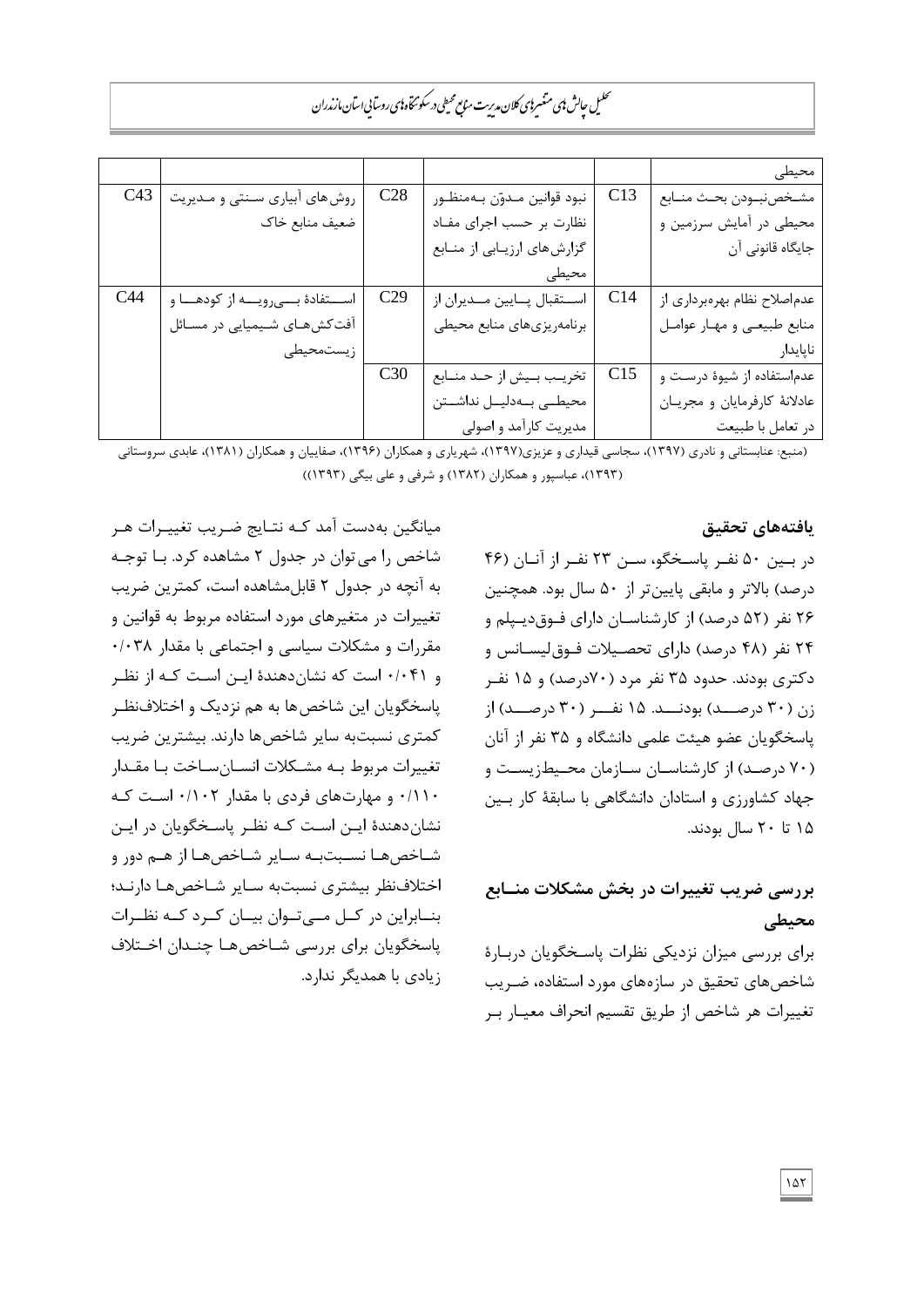### .<br>صلنامه حغرافیاوآمایش شهری-مفقهای، سال مازدجم، شاره ۳۹، باسان ۱۴۰۰ ه

| ضريب تغييرات                        | انحراف معيار                                | ميانگين                | شاخصها                    |
|-------------------------------------|---------------------------------------------|------------------------|---------------------------|
| $\cdot/\cdot$ ۴۱                    | $\cdot/\tau\cdot\tau$                       | $f/\gamma \cdot \cdot$ | مشكلات سياسى و اجتماعى    |
| $\cdot/\cdot \Delta f$              | $\cdot$ $/$ ٢٣٢                             | ۴/۵۸                   | صلاحيت مديران و كارمندان  |
| $\cdot/\cdot$ ۴۹                    | $\cdot$ /۲۲.                                | ۴۱۴۱                   | برنامەريزى                |
| $\cdot/\cdot \tau$                  | .799                                        | ۴۱۶۵                   | قوانين و مقررات           |
| $\cdot$ / $\cdot$ $\wedge$ $\wedge$ | ۰/۲۲۶                                       | ۴۱۵۹                   | كارفرمايان و مجريان طرحها |
| $\cdot/\cdot \wedge \epsilon$       | .798                                        | f/f.                   | نظارتى                    |
| $\cdot/\rangle \cdot 7$             | $\cdot$ /۳۱۹                                | ۴/۳۳                   | مهارت فردى                |
| $\cdot/\wedge\wedge\cdot$           | $\cdot$ /۳۳)                                | f/f.                   | مشكلات انسان ساخت         |
| $\cdot$ / $\cdot$ 95                | $\cdot$ / $\mathbf{r}$ $\cdot$ $\mathbf{r}$ | ۴۱۳۶                   | اقتصادى                   |
| $.  .$ ۶۴                           | $\cdot$ /۲۵۳                                | ۴۱۳۸                   | عملكردى                   |

جدول ٢. میانگین، انحراف معیار و ضریب تغییرات شاخصها

.<br>د. بافتههای تحقیق و محاسبات نگارنده، ۱۳۹۹)

# ارزیابی وضعیت مشکلات مدیریت منابع محیطی **در منطقهٔ مورد مطالعه**

برای ارزیابی وضعیت مدیریت منابع محیطی در منطقهٔ مورد مطالعه از آزمون t تکنمونهای استفاده شدهاست. در این آزمون، چنانچه سطح معنیداری کمتر از مقـدار خطا باشد، چنین استنباط می شود که میانهٔ نظـری در جامعهٔ مورد مطالعه، از میانهٔ نظری (۳) کمتر است. در آموزن t تکنمونهای چنانچه حد بالا و حـد پـايين هـر دو مثبت باشند، بدین معنی است که میـانگین جامعـه در مورد آن متغیر بیشتر از مقدار مـورد آزمـون اسـت. منفی بودن این دو مقدار، بدین معنی است که میانگین متغیر مورد نظر در جامعه کمتر از مقدار آزمون است و این متغیرها در جامعهٔ مورد بررسـی در سـطح پـایینی قرار دارنـد؛ بنـابراین میـانگین محاسـبهٔ شـاخص هـای مشكلات مديريت محيطي با ميانگين فرضي ٣ سنجش شـده و ثابـت شـد كـه ميــانگين واقعــي نظــر كــل پاسخگویان در شاخص های به کار گرفته شـده بـالاتر از حد متوسط است و با توجه به آن که همهٔ شـاخصهـا در سطح كمتر از ۰/۰۵ معنے دار شدهاست، قابلیت

تعميم به كل جامعهٔ مورد مطالعه را دارد. همچنين حد بالا و پایین همهٔ شاخص ها مثبت است. بدین معنی که میانگین شاخصها بیشتر از مقدار مورد آزمون است که این نتیجه گویای این است که کارشناسان در مورد مـدیریت منـابع محیطـی بـه ایـن بـاور رسـیدند کـه سـكونتگاههـاي روسـتاي بـا چـالش منـابع محيطـي گستردهای روبهرو هستند؛ بنـابراین در بحـث ارزیـابی مشکلات مـدیریت منـابع محیطـی در سـکونتگاههـای روستایی در منطقهٔ مورد مطالعه، میانگین بهدستآمده نشان میدهد که بالاتر از حد میانـهٔ نظـری (٣) اسـت؛ بهطوری که شاخص های قوانین و مقـررات و سیاسـی و اجتماعی با ۴/۷۰ و ۴/۶۵ بالاترین مقدار میانگین و شاخص های مشکلات انسانساخت و مهارتهای فردی بتا ۴/۳۳ و ۴/۳۶ كمتوين مقدار ميانگين را در بين شــاخصهــا بــه خــود اختصــاص دادنــد. البتــه همــهٔ شاخص های مورد نظر از حد متوسط بالاتر بــود و ايــن نشانِدهندهٔ چـالشهـای مـدیریت منـابع محیطـی در سکونتگاههای روستایی در منطقهٔ مورد مطالعه است.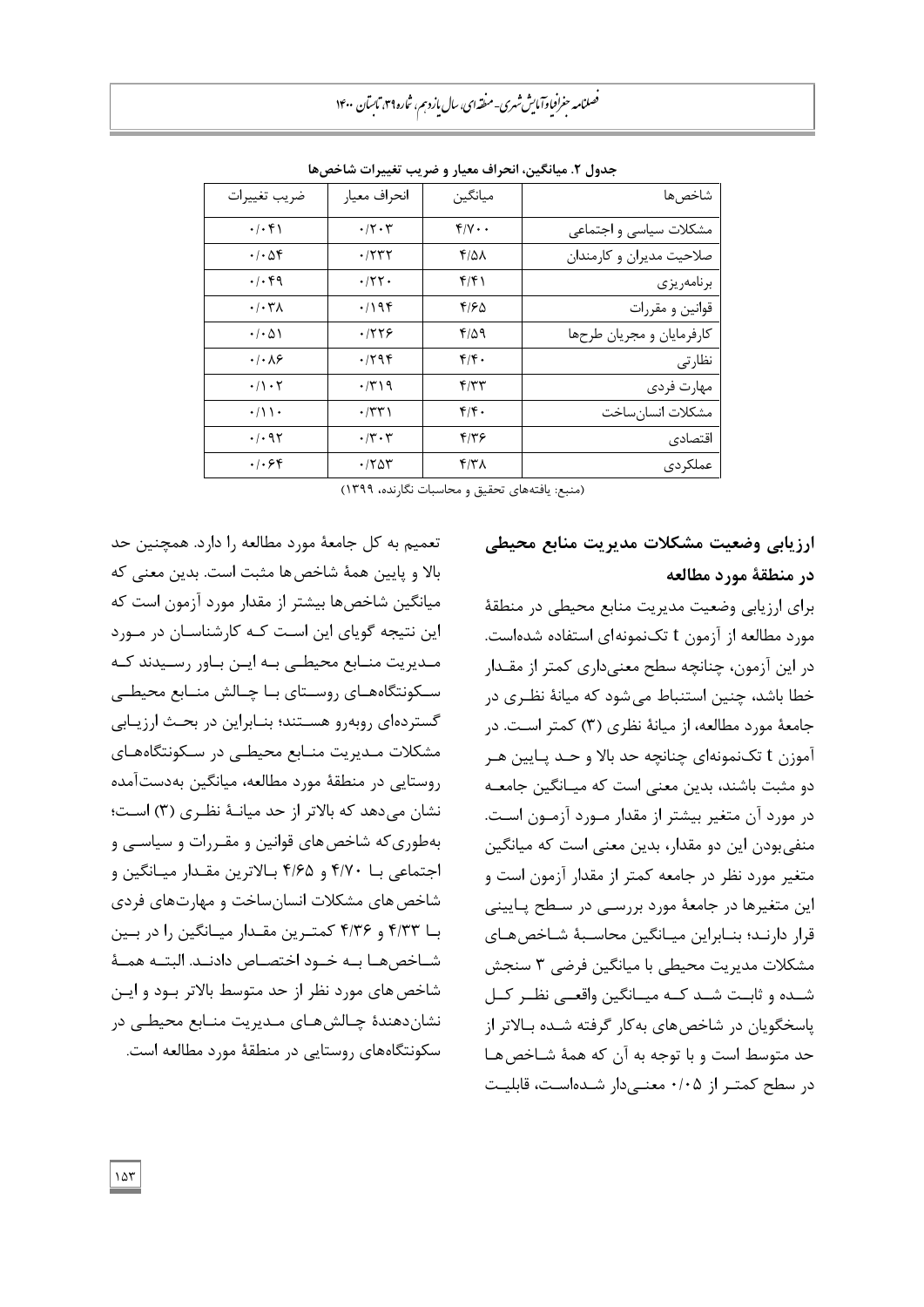| حد متوسط:۳            |                   |                           |              |                                   |                   |                           |  |
|-----------------------|-------------------|---------------------------|--------------|-----------------------------------|-------------------|---------------------------|--|
| فاصلة اطمينان ٩۵ درصد |                   |                           | درجهٔ        |                                   |                   | شاخص ها                   |  |
| بالا                  | مطلوب             |                           | ازادى        |                                   |                   |                           |  |
| ۱۱۶۴                  | $1/Y$ .           | $\cdot$ / $\cdot$ $\cdot$ | ۴۹           | $\Delta$ 9/٢٠ $\Delta$            | $f/\gamma$ .      | قوانین و مقررات           |  |
| ۱۵۱                   | $1/\Delta\lambda$ | $\cdot$ / $\cdot$ $\cdot$ | ۴۹           | fY/901                            | $f/\Delta\lambda$ | نظارتى                    |  |
| $1/\tau \Delta$       | ۱/۴۱              | $\cdot$ / $\cdot$ $\cdot$ | ۴۹           | 40/374                            | f/f)              | عملكردي                   |  |
| ۱٬۵۹                  | ۱۱۶۵              | $\cdot$ / $\cdot$ $\cdot$ | ۴۹           | 5.1.80                            | F/60              | سیاسی و اجتماعی           |  |
| ۱/۵۲                  | $1/\Delta$ 9      | $\cdot$ / $\cdot$ $\cdot$ | ۴۹           | 49/609                            | 4109              | برنامەرىزى                |  |
| 1/TT                  | $1/f$ .           | $\cdot$ / $\cdot$ $\cdot$ | ۴۹           | $\mathbf{r}\mathbf{r}/\mathbf{r}$ | f/f.              | صلاحیت مدیران و کارمندان  |  |
| 1/7f                  | 1/TT              | $\cdot$ / $\cdot$ $\cdot$ | ۴۹           | 19/409                            | F/TT              | مشكلات انسانساخت          |  |
| 1/T1                  | 1/f.              | $\cdot$ / $\cdot$ $\cdot$ | ۴۹           | ۲۹/۹۶۹                            | f/f.              | كارفرمايان و مجريان طرحها |  |
| $1/7\lambda$          | $1/\tau$ ۶        | $\cdot$ / $\cdot$ $\cdot$ | ۴۹           | <b>٣١/٨٨٩</b>                     | ۴۱۳۶              | مهارت فردي                |  |
| 1/T1                  | 1/T <sub>1</sub>  | $\cdot$ / $\cdot$ $\cdot$ | ۴۹           | <b>٣٨/۶١٨</b>                     | $f/T\Lambda$      | اقتصادى                   |  |
|                       |                   | تفاوت از حد               | سطح معناداري |                                   | أمارة أزمون       | ميانگين                   |  |

جدول ٣. معناداری تفاوت از حد مطلوب شاخصهای مدیریت منابع محیطی

(منبع: يافتههاى تحقيق و محاسبات نگارنده، ١٣٩٩)

کرد کـه پـس از چـرخش، برخـی متغیرهـا بـهدلیـل پایینبودن بار عاملی (کمتر از ۰/۵) و معنـیدارنبـودن همبستگي آن هـا بـا ديگـر متغيرهـا، از تحليـل حـذف شدند؛ بنابراین بر اساس دادههای حاصل از جـدول (۴) ١٠ عامل استخراج شده و در مجمـوع ٥۶/٩۶ درصـد از واریانس کل را تبیین کردهاند. بیشترین مقدار واریانس تبیینشده ۶/۷۷ است که مربوط به عامل اول با مقـدار وية ٢/٩٨ و كمترين آن مربوط به عامل دهم با واريانس ۴/۸۲ و مقدار ويژهٔ ۲/۲۰۱ است.

براساس نتـايج آزمـون تحليـل عـاملي، مقـدار Kmo بتهدستآمده برابر با ۰/۵۶۴ و مقدار بارتلت آن ۱۰۹۲/۵۳۳ است و حاکی از آن است که دادههـا بـرای تحلیل عاملی مناسب است. برای تشخیص متغیرهـای متعلق به هریک از عاملها و تفسیریذیری بهتـر آنهـا، چـرخش عــاملي بــه روش «واريمــاكس»انجــام شــد. وضعيت قرار كـرفتن متغيرهـا در عوامـل بـا فـرض واقعشدن متغيرها با بار عاملي بـزرگتر از ۰/۵ بعـد از چرخش عاملی صورت گرفت. باید به ایـن نکتـه اشـاره

| ر دیف | عامل ها                   | مجموع مجذور بارهاى استخراجى |                      |                      |  |  |  |
|-------|---------------------------|-----------------------------|----------------------|----------------------|--|--|--|
|       |                           | مقدار ويژه                  | درصد واريانس         | درصد واريانس تجمعي   |  |  |  |
|       | قوانین و مقررات           | Y/9                         | 9/1                  | Y/YY                 |  |  |  |
| ٢     | سیاسی و اجتماعی           | ۲/۸۳۵                       | 9188                 | 17/71                |  |  |  |
| ٣     | برنامه, یز ی              | $Y/Y$ ۹۳                    | 555                  | ۱۹/۵۶                |  |  |  |
| ۴     | نظارتى                    | <u>۲/۷۶۴</u>                | $517\lambda$         | <b>TAILF</b>         |  |  |  |
| ۵     | عملكردى                   | Y/99A                       | 5/15                 | T1/9A                |  |  |  |
| ۶     | صلاحیت مدیران و کارمندان  | 7/895                       | 9/15                 | $T\Lambda/\Lambda$ . |  |  |  |
| ٧     | كارفرمايان و مجريان طرحها | ۳/۵۳۹                       | A/VV                 | <b>۴۳/۸۷</b>         |  |  |  |
| Λ     | اقتصادى                   | $Y/Y$ $\Delta$              | $\Delta/\cdot 7$     | $f\Lambda$ /9.       |  |  |  |
| ٩     | مهارت فردی                | $Y/Y \cdot \Delta$          | $\Delta$ / $\cdot$ ) | $\Delta \Upsilon/95$ |  |  |  |
| ١.    | مشكلات انسان ساخت         | $Y/Y \cdot Y$               | $f/\lambda$ 9        | 98198                |  |  |  |

جدول ۴. عوامل استخراج شده همراه با ارزش ویژه، درصد واریانس و درصد تجمعی واریانس

<sup>(</sup>منبع: يافتههاى تحقيق و محاسبات نگارنده، ١٣٩٩)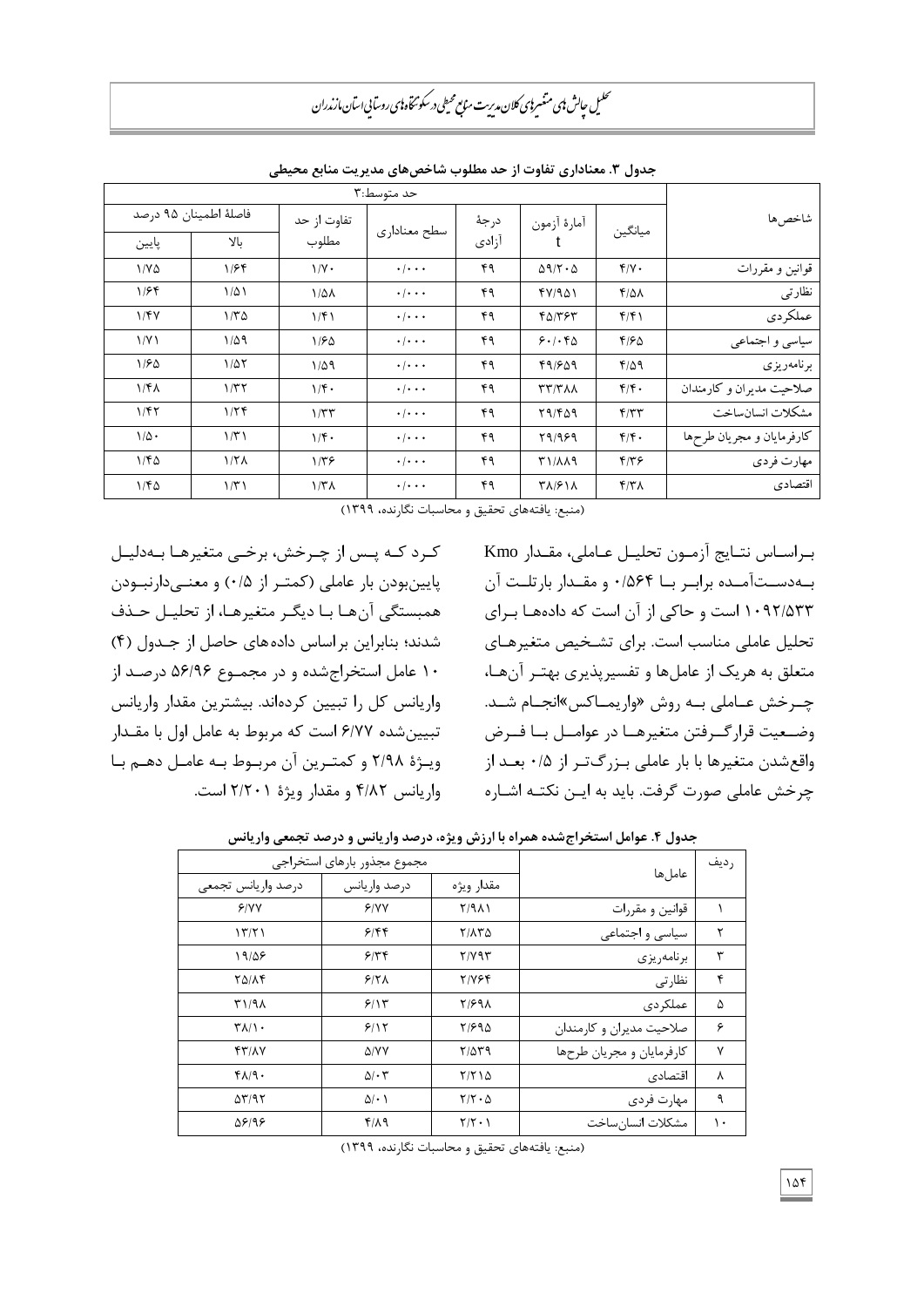محیطی، ضعف در تـرویج فرهنـگ درسـت و اسـتفادهٔ مؤثر از منابع محیطی، عـدمتـوازنِهـای فرهنگــی بــین جامعهٔ مصرف کنندگان و منابع محیطی و عدمشـناخت و آگاهی مردم و مـدیران در مـورد اسـتفادهٔ درسـت از منابع محیطی است. عامل سوم که «برنامهریـزی» نـام گرفته است، مقدار واریانس ایـن عامـل ۴/۳۴ و مقـدار ويژهٔ آن برابر با ٢/٧٩ است. در اين عامل شاخصهـايي مانند استقبال پایین مـدیران از برنامـه ریـزی منـابع محيطي، تخريب بيش از حد منـابع محيطـي بـهدليـل نداشتن مدیریت کارآمد و اصولی و فقـدان برنامـههـای جامع در اجرای طرحهای آبخیزداری، چندسطحیبودن اهــداف برنامــــهٔ منــــابع محيطـــى، فقـــدان اعمـــال سیاست گذاری و برنامه ریزی درست مبتنی بر توانهای بومشناختی است، این عامل مـی توانـد نقـش مهـم در بهبود و استفادهٔ درست از منـابع محیطـی بـرای همـهٔ اقشار جامعه در منطقهٔ مورد مطالعـه بـهدنبـال داشـته باشد؛ بنابراین لازم است با آگـاهی و چـارچوب اصـولی درراستای آن برنامهریـزی کـرد. عامـل چهـارم تحت عنوان «مشكلات نظارتي» نام گذاري شدهاست. مقـدار واريانس اين عامل ۶/۲۸ و مقدار ويـژهٔ آن ۲/۷۶ است کـه شـاخصهـايي ماننـد گـرايش بـه توليـد انبـوه و خارجشدن کنترل آن از عهـدهٔ مـديران و گسـترش آن به دست توليدكنندگان، عدمنظـارت دقيـق مـديران در اجرای پروژههای منابع محیطی، فقدان نظـارتی جـامع مدیریتی در کل چرخهٔ منـابع محیطـی، نبــود قــوانین مـدون بـهمنظـور نظـارت بـر حسـن اجـراى مفـاد گزارش های ارزیابی از منابع محیطی است که بار عامـل این شاخص ها بین ۱۵۲۵ تا ۱٬۵۷۳ است. بـه عبـارتی این عامل نشان می دهد که نظـارتی درسـت بـر منـابع محیطی صورت نگرفته است و اگر هـم هسـت، خیلـی ضعيف و با دستورالعمل و قـوانين تنظـيمشـدهٔ دولـت فاصله دارد. عامل ينجم با نام «عملكردي يا كاركردي» است. مقدار واريانس اين عامل ۶/۱۳ و مقـدار ويـژهٔ آن

در جدول ۵ مقادیر بارهای عاملی نشانگرهای هریک از سازهها و سـطح معنــاداري آن بــا توجــه بــه مقــدار t و تحليل عاملي آورده شدهاست؛ بنابراين مي تـوان اظهـار داشت که همهٔ شاخصها بهدرستی در محل خود قــرار گرفته اند. این بدان مفهوم است که شاخصهای مـورد استفاده با زيربناي مفهومي تحقيق، تطابق قابـلقبـولي را نشان میدهند؛ بهعبارتدیگر، مقدار t شـاخصهـای مورد نظر، بالاتر از ١/٩۶ بودند؛ بنابراین در سطح ٠/٠١ معنی دار هستند. همان طور که بیـان شـد، نشـانگرها دارای تعامل معنیدار با سازههای خود بوده و همـهٔ شاخصها را میتوان برای سنجش ١٠ سـازه معتبـر دانست. نتايج حاصـل از تحليـل عـاملي نشـان داد كـه عوامل ١٠ گانه (سياسي و اجتماعي، قـوانين و مقـررات، برنامهریزی، نظـارتی، عملکـردی، صـلاحیت مـدیران و كارمندان، كارفرمايـان و مجريـان طـرحهـا، اقتصـادي، مهارت فردی و مشـكلات انســانِســاخت) در مشـكلات مدیریت منابع محیطی مؤثر هستند.

عامل اول تحت عنوان «قوانين و مقـررات» نـام *گـ*ذاري شده است. مقدار واريانس اين عامل ۶/۷۷ و مقدار ويـژهٔ آن ٢/٩٨ اســت و شــامل شــاخصهــايي چــون عدمبازدارندگی و ضمانت اجرایی در قـوانین ارزیـابی منابع محيطي، نبود دستورالعمل تخصصي ارزيابي براي هريــك از پــروژههــاي مشــمول ارزيــابي محيطــي، مشخصنبودن بحث منابع محيطي در آمايش سـرزمين و جايگاه قانوني آن، فقدان اصلاح نظام بهـرەبـرداري از منابع طبیعی و مهار عوامل ناپایدار است. عامل دوم که تحت عنوان «مشكلات سياسي و اجتماعي» نام *گ*ـذاري شدهاست، نشان داد که مقدار واریانس این عامـل برابـر با ۶/۴۴ و مقدار ويـژهٔ آن ۲/۸۳ اسـت و شـاخصهـايي مانند عدماستفاده از تكنولوژي روز دنيا در بهرهبرداري از منابع، فقدان مشاركت فعال و هدفمند مديران بـراي كاهش تخريب منابع محيطى، عـدم تفـاهم و همكـارى بِّين ارگــانهـاي دولتــي بـراي رفـع مشــكلات منــابع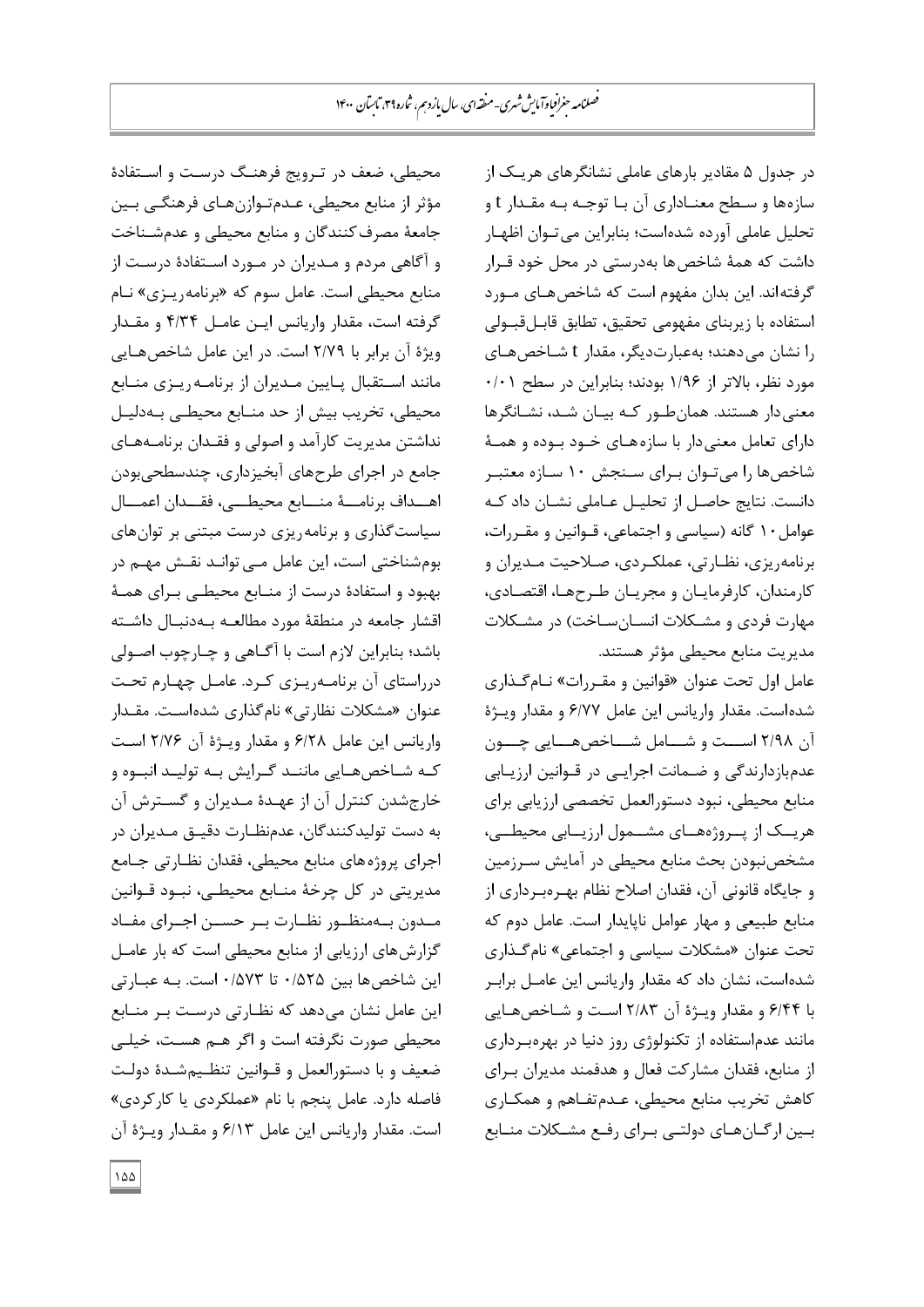ویژگی هـای بـومی آن منطقـه در نظـر بگیرنـد. عامـل هشتم که «مسائل اقتصادی» است، مقدار واریانس ایـن عامل ٥/٠٣ و مقدار ويژهٔ آن ٢/٢١ است. در اين عامـل شاخصهایی مانند توجه به ارزشهای اقتصـادی منــابع محیطی به عنوان یک کـار اقتصـادی، هماهنـگiنبـودن برنامه های توسعهٔ اقتصادی و اجتماعی با حفـظ منــابع محیطی و سرمایه گذاری در صنعت و تولیدات بهمنظور اشتغال زايي و تخريب منابع محيطي است. عامـل نهـم که تحت عنوان «مهارتهای فردی» نامگذاری شـد، در این عامل شاخصهایی چون عدمدسترسی مـدیران بـه منابع اطلاعاتی مـورد نیـاز، نداشـتن مهـارت علمـی و تخصصی در مقام مدیریت منابع محیطی، عدمشـناخت كافي مـديران از پتانسـيلهـا و توانمنـدي محيطـي، عدم توانایی در مدیریت و پاسخ علمـی بـه چـالشهـای مدیریتی و عدم ارتقای دانش مدیران و بهروزکـردن در راستای منابع محیطی است، مقدار واریانس ایـن عامـل ۵/۰۱ و مقدار ویژهٔ آن ۲/۲۰ است. عامل دهم که تحت عنوان «مشكلات انسانِساخت» از آن يـاد شـده|سـت، نشان داد که مقدار واریانس آن ۴/۸۹ و مقدار ویـژهٔ آن ٢/٢٠ است. در اين عامل شاخص هايي مانند استفاده از نیازهـای شخصــی و تغییــر کــاربری اراضــی، نظــام بهرهبرداري نامناسب توسط كشاورزان و آسيبهاي محیطی، حاکمیت شیوههای غیراصولی و غیرعلمـی در كشاورزي، روش هاي آبياري سنتي و مـديريت ضـعيف منابع خاک و استفادهٔ بی رویه از کودها و آفتکشهای شیمیایی در مسائل زیستمحیطی است.

٢/۶٩ است. در این عامـل شـاخصهـایی ماننـد ضـعف قــوانين و مقــررات در زمينـــهٔ ســرمايهگـــذارى و عدم شفافیت مقررات مربوط به جذب سرمایه در زمینـهٔ منـابع محيطـى، دسترسـى بـه امكانـات و خــدمات و تسهیلات در نواحی روستایی و تخریب زیستمحیطے است كه بار عاملي اين شاخصها بين ٠/٥٢٢ تا ۰/۷۰۴ است. این عامل گویای این اسـت کـه آنچـه در قوانین و برنامه ریزی صورت می گیرد، باید در این عامل اثـرات خـود را نشـان بدهـد، امـا متأسـفانه علــى غـم برنامهریزی و نظارت، همچنان ضعفها در ایـن عامـل قابلِلمس است و ديده مي شود. عامل ششم كـه تحـت عنـوان «صـلاحيت مـديران و كارمنـدان» نـام *گـ*ذاري شدهاست، نشان میدهد که مقدار واریانس ایـن عامـل ٥/٧٧ و مقدار ويژه ٢/۵٣ است. شاخص هاي اين عامـل شامل نبود انگیزه و حساسیتهـای مـدیران نسـبتبـه مسائل منابع محیطی، عدماستفاده از روشهای علمی و درست مدیران، توانایی گوشدادن به چالشهای محیطی و پاسخدادن بدون سـوگیری، عـدم تمایـل بـه همکـاری و مشـارکت مـدیران و انجـام کـار گروهـی و فقدان مهارت اجتماعي و علمي كافي در مقام مديريتي منابع محیطی است که مقدار بار عامل هـر کـدام از شاخص ها بين ٠/۵٠۴ تا ٠/٧۵۶است. عامل هفـتم كـه «مشکلات کارفرمایان و مجریان طـرحهـا» نـام *گـ*ذاری شده است، نشان می دهد که مقدار واریانس ایـن عامـل ٥/٧٧ و مقــدار ويــژهٔ آن ٢/۵٣ اســت. در ايــن عامــل شـاخصهـايي چـون عـدماسـتفاده از شـيوهٔ درسـت و عادلانهٔ کارفرمایـان و مجریـان در تعامـل بـا طبیعـت، عدم آشنایی کامل کارفرمایان و مجریان با فرایند تهیـه، تصویب و اجرای قوانین، در نظر گرفتن منفعت شـخص کارفرمایان و توجـهنکـردن بـه تهمیـدات و ملاحظـات منـابع محيطـى اسـت كـه لازم اسـت در ايـن زمينـه کارفرمایان و مجریان توجه ویژه به اجرایی کردن طـرح کنند و ملاحظات منابع محيطي را با توجه به شرايط و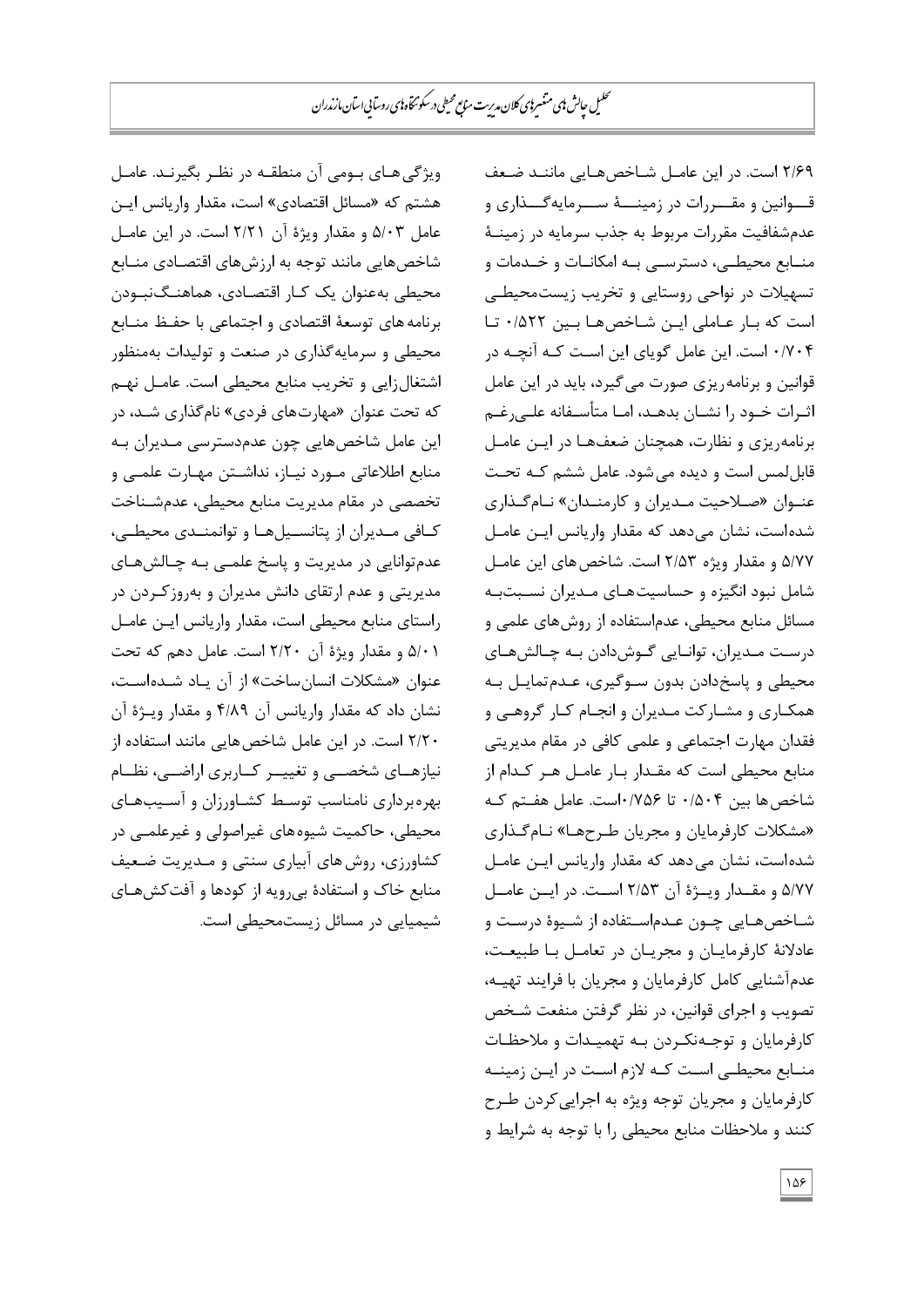### .<br>صلنامه حغرافیاوآمایش شهری-مفقهای، سال مازدجم، شاره ۳۹، باسان ۱۴۰۰ ه

| p-value                        | مقدا <sub>د</sub> t                | بار عاملی                     | نشانگرها        | سازه                 | p-value                   | مقدا <sub>د</sub> t                            | بار عاملی                   | نشانگرها        | ساز ہ         |
|--------------------------------|------------------------------------|-------------------------------|-----------------|----------------------|---------------------------|------------------------------------------------|-----------------------------|-----------------|---------------|
| $\cdot$ / $\cdot$ $\cdot$      | $\lambda$ $\theta$                 | .7070                         | C <sub>26</sub> |                      | $\cdot$ / $\cdot$ $\cdot$ | $T1/\Delta$ .                                  | $\cdot$ / $\gamma$ $\gamma$ | C <sub>1</sub>  |               |
| $\cdot$ / $\cdot$ $\cdot$      | $\tau\tau/\tau$ ۶                  | .700V                         | C27             |                      | $\cdot$ / $\cdot$ $\cdot$ | <b>TS/11</b>                                   | .1199                       | C <sub>2</sub>  |               |
| $\cdot$ / $\cdot$ $\cdot$      | Y1/99                              | $\cdot$ /0 $\cdot$ $\circ$    | C <sub>28</sub> | نظارتي               | $\cdot$ / $\cdot$ $\cdot$ | $\mathbf{r} \cdot \mathbf{r} \cdot \mathbf{v}$ | .7019                       | C <sub>3</sub>  | مهارت فردى    |
| $\cdot$ / $\cdot$ $\cdot$      | $\lambda$                          | .70Y                          | C29             |                      | $\cdot$ / $\cdot$ $\cdot$ | $Yf/\Delta Y$                                  | $\cdot$ / $\Delta\Lambda$ . | C <sub>4</sub>  |               |
| $\cdot \mid \cdot \cdot \cdot$ | $Yf/\Delta Y$                      | .705V                         | C30             |                      | $\cdot$ / $\cdot$ $\cdot$ | Y1/FY                                          | .7099                       | C <sub>5</sub>  |               |
| $\cdot$ / $\cdot$ $\cdot$      | 11/Y                               | $\cdot$ /۶۵۱                  | C <sub>31</sub> |                      | $\cdot$ / $\cdot$ $\cdot$ | <b>T1/۶۲</b>                                   | .7914                       | C <sub>6</sub>  |               |
| $\cdot$ / $\cdot$ $\cdot$      | $\lambda \Delta / \cdot \Lambda$   | .709V                         | C32             | برنامەريزى           | $\cdot$ / $\cdot$ $\cdot$ | $Yf/\Delta Y$                                  | .7001                       | C7              |               |
| $\cdot$ / $\cdot$ $\cdot$      | $\mathcal{N} \cdot \mathcal{N}$    | $\cdot$ / $\gamma$ $\uparrow$ | C <sub>33</sub> |                      | $\cdot$ / $\cdot$ $\cdot$ | $\Upsilon \Upsilon / 9$                        | .784A                       | C8              |               |
| $\cdot$ / $\cdot$ $\cdot$      | 9/9V                               | .7099                         | C <sub>34</sub> |                      | $\cdot$ / $\cdot$ $\cdot$ | 17/50                                          | $\cdot/\Delta \cdot f$      | C9              | صلاحيت مديران |
| $\cdot$ / $\cdot$ $\cdot$      | $\frac{8}{11}$                     | .7057                         | C <sub>35</sub> |                      | $\cdot$ / $\cdot$ $\cdot$ | $\Upsilon\Upsilon/\Upsilon$ .                  | $\cdot$ / $\vee$ $\circ$    | C12             | و كارمندان    |
| $\cdot$ / $\cdot$ $\cdot$      | $\lambda/\tau\Delta$               | $\cdot$ / $\vee$ . $\uparrow$ | C36             |                      | $\cdot/\cdot\cdot\cdot$   | $\lambda$ /۶۵                                  | .7049                       | C13             |               |
| $\cdot \mid \cdot \cdot \cdot$ | 50/98                              | .7888                         | C <sub>37</sub> | عملكردى              | $\cdot$ / $\cdot$ $\cdot$ | $\mathbf{Y} \cdot / \Delta$ .                  | .7570                       | C14             |               |
| $\cdot$ / $\cdot$ $\cdot$      | 57779                              | .7091                         | C38             |                      | $\cdot$ / $\cdot$ $\cdot$ | $Y \cdot / Y$                                  | $\cdot$ /Y $\cdot$ $\cdot$  | C15             |               |
| $\cdot$ / $\cdot$ $\cdot$      | $\lambda$ /۶ $\Delta$              | .7017                         | C39             |                      | $\cdot$ / $\cdot$ $\cdot$ | $\mathbf{Y} \cdot / \Delta$ .                  | .195.                       | C16             |               |
| $\cdot \mid \cdot \cdot \cdot$ | $\mathbf{Y} \mathbf{Y}/\mathbf{Y}$ | $\cdot$ /00 $\cdot$           | C40             | اقتصادى              | $\cdot$ / $\cdot$ $\cdot$ | 78/11                                          | .7051                       | C17             | كارفرمايان و  |
| $\cdot$ / $\cdot$ $\cdot$      | Y1/99                              | .7889                         | C <sub>41</sub> |                      | $\cdot$ / $\cdot$ $\cdot$ | $Yf/\Delta Y$                                  | .7849                       | C18             | مجريان طرحها  |
| $\cdot$ / $\cdot$ $\cdot$      | $Yf/\Delta Y$                      | .785A                         | C <sub>41</sub> |                      | $\cdot$ / $\cdot$ $\cdot$ | $\mathbf{r} \cdot \mathbf{r} \cdot \mathbf{v}$ | .7009                       | C19             |               |
| $\cdot$ / $\cdot$ $\cdot$      | $Yf/\Delta Y$                      | .1909                         | C42             |                      | $\cdot$ / $\cdot$ $\cdot$ | $Y\Delta$ /98                                  | .1999                       | C20             |               |
| $\cdot$ / $\cdot$ $\cdot$      | $Y/\Delta Y$                       | .7091                         | C <sub>43</sub> |                      | $\cdot/\cdot\cdot\cdot$   | $\Gamma$                                       | 4.1                         | C <sub>21</sub> |               |
| $\cdot$ / $\cdot$ $\cdot$      | $\mathbf{Y} \mathbf{Y}/\mathbf{Y}$ | $\cdot$ / $\vee$ $\circ$      | C <sub>44</sub> | مشکلات<br>انسانِساخت | $\cdot$ / $\cdot$ $\cdot$ | $Yf/\Delta Y$                                  | .785A                       | C22             | مشكلات سياسى  |
|                                |                                    |                               |                 |                      | $\cdot$ / $\cdot$ $\cdot$ | <b>TY/VF</b>                                   | .789                        | C <sub>23</sub> | و اجتماعي     |
|                                |                                    |                               |                 |                      | $\cdot$ / $\cdot$ $\cdot$ | 57779                                          | .757                        | C <sub>24</sub> |               |
|                                |                                    |                               |                 |                      | $\cdot$ / $\cdot$ $\cdot$ | $\mathcal{N} \cdot \mathcal{N}$                | .7019                       | C <sub>25</sub> |               |

جدول **۵. بارهای عاملی و سطح معناداری ساز**هها

(منبع: يافتههاى تحقيق و محاسبات نگارنده، ١٣٩٩)

فعالیت داشتند خواسته شد تـا نسـبتبـه چـالشهـا و مشكلات مديريت منابع محيطي در منـاطق روسـتايي پاسخ دهند. با اینکه برای جمـعآوری دادههـا، هفتـه و ماهها تلاش و پی گیریهای زیادی صـورت گرفـت، امـا خوشبختانه پاسخگویان درجهت پاسخ به سؤالها ابـراز علاقه مندی کردند و دادهها بـرای تجزیـهوتحلیـل وارد SPSS شد. يافتههاى تحقيق نشان داد كه چـالشهـاى مدیریت منـابع محیطـی در سـکونتگاههـای روسـتایی بسيار گسترده هستند؛ بنـابراين ابتـدا بـا اسـتفاده از آزمون t تكنمونهاي ارزيابي از اين شـاخصهـا صـورت گرفت. یافته های این آزمون نشـان داد کـه متغیرهـای

**نتایح و تحث** تجربيات سـاليان طـولاني نشـان‹هنـدهٔ آن اسـت كـه مهم ترين دلايل تخريب منـابع طبيعـي تجديدشـونده، عواملي ازقبيل سياستهاى تمركز گرايي و دولتي شـدن مــديريت منـــابع طبيعـــي و كـــمتــوجهي بـــه نقــش سـازمانِ هـاي غير دولتــي (بــهعنــوان نهـاد عمــومي مشاركتي) است؛ بنابراين ايـن تحقيـق تمركـز خـود را برای تحلیل چالش های متغیرهای کلان مدیریت منابع محیطی در سکونتگاههـای روسـتایی اسـتان مازنـدران قرار داد تا نسبتبه هدف و سؤال تحقیق پاسخگو باشد. در ايـن تحقيـق از ۵۰ كارشـناس كـه در ايـن حـوزه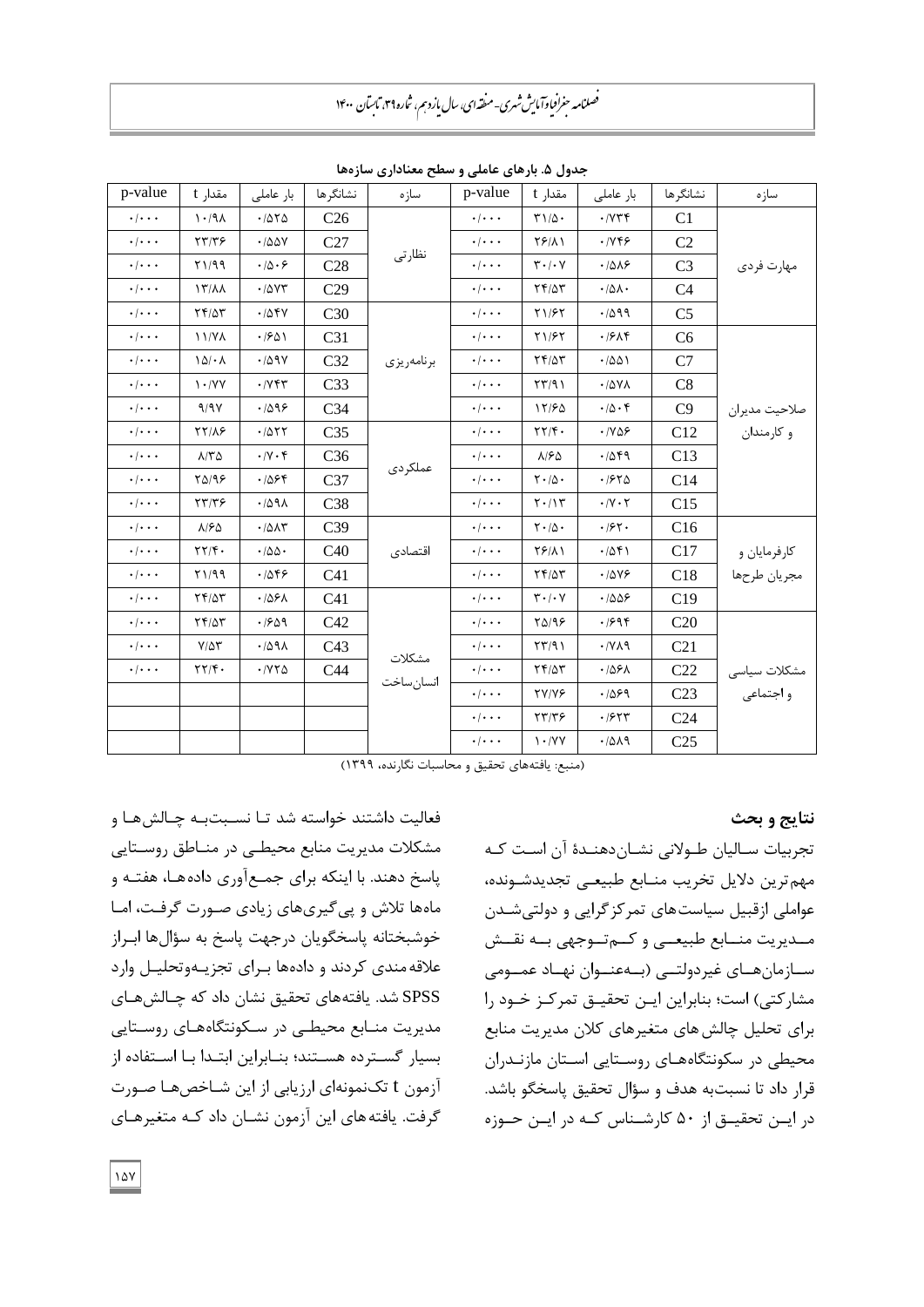عـدمنظــارت دقيــق و مــديريت ناكارآمــد در مســائل زیست محیطی مناطق روستایی است. عامـل سـوم كـه «برنامهریزی» نام دارد، حاصل تفکر افتراد و مشتار کت آن جامعه است. پتس لازم است کـه نگـاه بـه آنهـا، ُمتناســب بـــا شـــرايط محيطـــى و پتانســـيلهـــا و توانمندیهای آن منطقه باشد؛ بنابراین این عامـل هـم یکی از چالشهای مهم بـرای مـدیران منـابع محیطـی است كـه نيازمنـد توجـه دقيـق و تفكـر راهبـردي و كاربردي است. اين عامل را مي توان با يافتههاي تحقيق پرل و همکاران (٢٠٠٩) مقایسـه کـرد کـه در تحقیـق معتقدند که مدیریت منابع محیطی نیازمند برنامهریزی تمــام ذي نفعــان جامعــه اســت. عامــل چهــارم كــه «چالش های نظارتی» نام گرفته است، نشـان مـیدهـد که نظارت و بهرهبرداری از منـابع محیطـی، مـیتوانـد زمينه را براي كاهش آلودگي و تخريب محيطزيست و استفادهٔ درست از منابع محیطی فراهم کند. این عامـل را می توان با یافتههای تحقیـق عابـدی و سروسـتانی (١٣٩٣) مطابقت داد. ايشان بيان مي كند كه نظارت در حفظ محيط ضمن اينكـه بـه پايـداري محـيط كمـك می کند، زمینه را برای تعادل روابط انسان و بهرهبرداری محيط فـراهم مـى كنـد. عامـل پـنجم كـه «چـالش عملکردی» نام گرفته است، نشان داد که همـهٔ عوامـل ذكرشده، رابطة خيلي خوبي بـا ايـن عامـل دارنـد، بـه عبارتي اگر عاملهاي بـالا خـوب و مفيـد واقـع شـوند، نتيجه و خروجي آن ها را مي توان در سـطح عملكـردي مشاهده کرد، اما متأسفانه در کشور و حتبی استان مورد مطالعـه توجـه خـوبي بـه ايـن چـالش نشـده و باعـث شده است كه در سطح عملياتي ناموفق باشد. اين عامل را می توان با یافتهٔ تحقیق عنابستانی و نـادری (١٣٩٧) مقایسه کرد که بیان می کنند ضعف سازوکار قـانون در صيانت از منابع محيطى باعث شدهاست كـه عملكـرد خوبی به دنبال نداشته باشـد. عامـل ششـم کـه عنـوان «صلاحیت مدیران و کارمندان» نام گذاری شـده اسـت،

قوانین و مقررات و سیاسی-اجتمـاعی بـا مقـدار ۴/۷۰ و ۴/۶۵ بیشترین و متغیرهای مشـکلات انسـان سـاخت و مهارتهای فردی با مقدار ۴/۳۳ و ۴/۳۶ کمترین میانگین را در بین چالش های متغیرهای کلان مدیریت منـابع محيطـي بـه خـود اختصـاص دادنـد. همچنـين يافته هاى آزمون تحليل عاملي نشان داد كه عامـل اول تحت عنوان «ضعف قوانين و مقررات» نام گرفته است، مقدار واريانس اين عامل ۶/٧٧ و مقدار ويـژة آن ٢/٩٨ است. این عامل بهعنوان یکی از سـازههـای اصـلی در مدیریت منابع محیطی سکونتگاههـای روسـتایی مـورد تأييد قرار گرفته است. درواقع اين سازه بهعنــوان يكــي از فاکتورهای بسیار مهم و چـالش برانگیــز در مــدیریت منابع محيطي محسوب مي شــود؛ بنــابراين ايــن عامــل نشان داد که مسـائل قـوانين و مقـررات نقـش مهمـي می تواند در بهبود مـدیریت منـابع محیطـی بـهدنبـال داشته باشد؛ بنابراین لازم است که در سطح کلان ملی، منطقـهای و محلـی (روسـتایی) توجـه اساسـی بـه آن مبذول شود. همچنین این عامل را می توان با یافتههای تحقیقات عنابستانی و نادری (١٣٩٧) مقایسه کرد ک در تحقیق خود بر این شاخص تأکیـد زیـادی کردنـد و آن را پایه و اساس بهبود مدیریت منابع محیطے ذکـر کردند. عامل دوم که تحت عنوان «مشکلات سیاسی و اجتماعي» نام گذاري شـدهاسـت نشـان داد كـه مقـدار واريانس اين عامل برابر ۶/۴۴ و مقدار ويژة آن ٢/٨٣ است. این عامل با عامـل اول یعنـی قـوانین و مقـررات رابطـهٔ مسـتقیم دارد، یعنـی بـه نحـوی اگـر قـوانین و مقررات خود بهصورت اصـولى و اساســى، چـارچوب آن مشخص و مورد تأكيد همهٔ اقشـار جامعـه قـرار گيـرد، شاهد کمترین چالشهای سیاسی و اجتماعی مـدیریت منـابع محيطـي خـواهيم بـود؛ بنـابراين ايــن عامـل را می توان بـا يافتـههـاي تحقيقـات شـرفي و علـيبيگـي (١٣٩٣) مقايسه كرد كه در تحقيق خود بيان مي كنند، مشـــكلات سياســـي و اجتمـــاعي جامعـــه ناشـــي از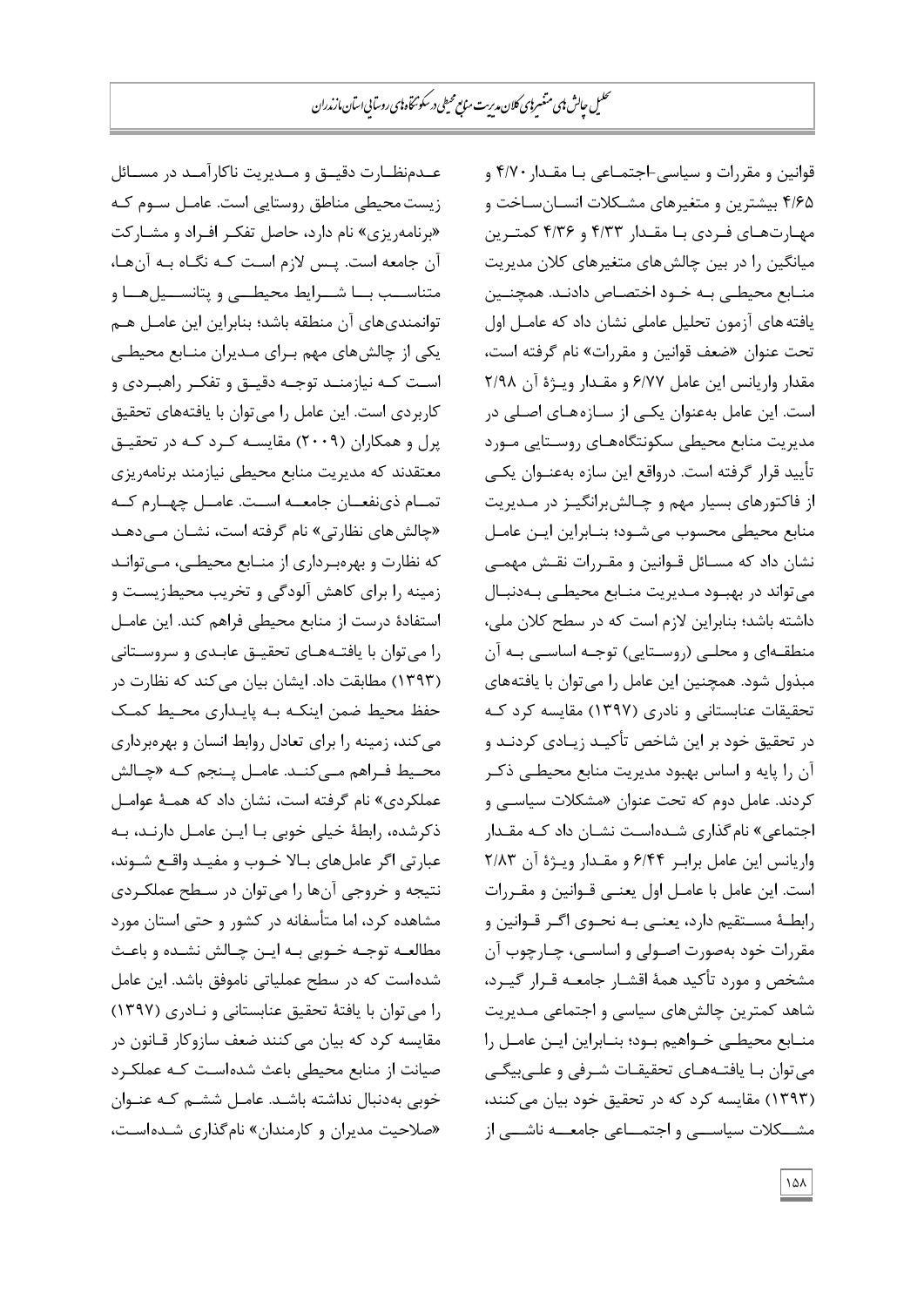نظام اقتصادی اسلام، می تواند بستر مناسبی را برای جلوگیری از لطمات زیستمحیطی فـراهم آورد. عامـل نهم که «مهارتهای فردی نام *گ*ذاری» شـدهاسـت، در این عامل استدلال ایـن اسـت کـه مـدیران تمایـل بـه به٫وزكردن اطلاعات خود با توجه به تكنولـوژي جديـد ندارند و سعی مـیکننـد بـا همـان روشهـای قـديمی بهرهبرداری منابع محیطی را در دستور کـار خـود قـرار دهند. ایـن عامـل را مـی تـوان بـا یافتـههـای تحقیـق ليچتنبرگ و زيمرمان (١٩٩٩) و عباسـيور و همكـاران (١٣٨٢) مقايسه كرد و معتقدند كـه دريافت دانـش و اطلاعـات از منــابع مختلـف بـر رفتـار زيســتمحيطـي تأثير گذار است. همچنين آنها نيز بر آموزش رسـمي و غیررسمی در مـورد رفتارهـای زیسـتمحیطـی تأکیـد دارنــد. عامــل دهــم كــه تحــت عنــوان «مشــكلات انسان ساخت» از آن یاد شدهاست، نشان داد که مقــدار واريانس آن ۴/۸۹ و مقدار ويژهٔ اين عامل ۲/۲۰ است. در این عامل بـا توجـه بـه نیازهـای شخصـی و تغییـر كاربري اراضي كه توسط كشـاورزان و مالكـان صـورت می گیرد، زمینه را برای آسیبپنذیری منـابع محیطـی فراهم خواهنـد كـرد؛ بنـابراين لازم اسـت شـيوه هـاى اصولی و غیرعلمی کشاورزی را در روند بهـرهبـرداری از منابع محيط خارج كرد.

# **نتیدهگیزک**

با توجه به اينكه منــاطق روســتايي بخـش عمــدهاي از منابع طبیعی را دربرمی گیرنـد؛ برنامـهریـزی درجهـت مسـائل و بـهکـارگیری شـیوههـای کارآمـد، درجهـت بهرهبرداري و مـديريت بهينــهٔ آن مــىتوانـد راهگشــاي بســياري از مشــكلات زيســتمحيطــي و اقتصــادي-اجتماعي در زمينهٔ توسعهٔ روستاها باشد؛ بنابراين منابع محيطي بهعنوان بستر حيـات و اسـاس توسـعهٔ پايـدار کشور، در معـرض تخریـب و نـابودی فزاینـدهای قـرار دارند. مدیریت مطلوب و نظارت بر منـابع محیطـی بـا نشان میٖدهد که خیلی از مدیران کارآمـد و صـلاحیت لازم برای انجام کارهـا را ندارنـد، امـا بـهدليـل مسـائل سیاسی و رابطه ای در فهرست مدیران قرار مـی5یرنـد؛ بنابراین مدیریت ضعیف، تـوان و صـلاحیت لازم بـرای حفظ منابع محيطى را نخواهند داشت. در ايـن زمينــه می تـوان بـه تجربـهٔ کشـور چـین اشـاره کـرد کـه در سالهای قبل از ۱۹۹۹، بهدلیل تکنولوژی نامناسـب در استفاده از منابع محيطي، باعث آلـودگي هـوا، تخريـب زیست محیطی و گسترش فرسایش خاکی شد Haden) et al, 2009). بامل هفتم كه «چالشهای كارفرمايان و مجریان طرحها» نام گذاری شـدهاسـت. ایـن عامـل را مبی توان بـا یافتـههـای تحقیقـات قاسـمی و قاسـمی (۱۳۸۵)، حسنشاهی و همکاران (۱۳۸۸) و صفاییان و همکاران (١٣٨٩) مقايسه کرد و به اين نتيجه رسـيدند كه تدوين و اجراي اين گونه طرحهـا حاصـل مطالعـات متخصصـان مختلـف اسـت. ايـن در حـالي اسـت كـه طراحان و مجريان طرحها براساس اطلاعـات موجـود و مشاهدات سطحی عمل میکنند. همین امر پیامدهای ناگواری را برای محیطزیست بـه همـراه دارد؛ بنـابراین می توان این گونه استنباط کرد که اجـرای پـروژههـای توسعه با هدف كاهش فقـر، بهبـود وضـعيت اشـتغال و تأمین غذای مورد نیاز کشور، هرچند از طرفی منـافعی را برای کشور به ارمغان آورده است، امـا اغلـب آن هـا اثرات نامطلوب بر محيط، زيستبومها، جوامع انساني و محیطے پیرامون داشتهانـد، بـهنحـوی کـه موجـب تخریب های جبرانناپذیر محیطی و اجتماعی در بسـیار از نواحی کشور شـدهاسـت. عامـل هشـتم کـه مسـائل «اقتصادي» است مي توان آن را با يافتههـاي تحقيقـات توحیدی نیا (۱۳۸۳) مقایسه کرد و معتقـد اسـت کـه مشكلات زيست محيطي، حاصل نوع نگاه ارزشي مكتب اقتصاد كلاسيك به انسان و سعادت اوست و حـل ايـن مشکلات جز در سایهٔ تجدیدنظر در قضاوتهای ارزشی و اخلاقی ایجاد نمیشود که در این میان مبانی ارزشـی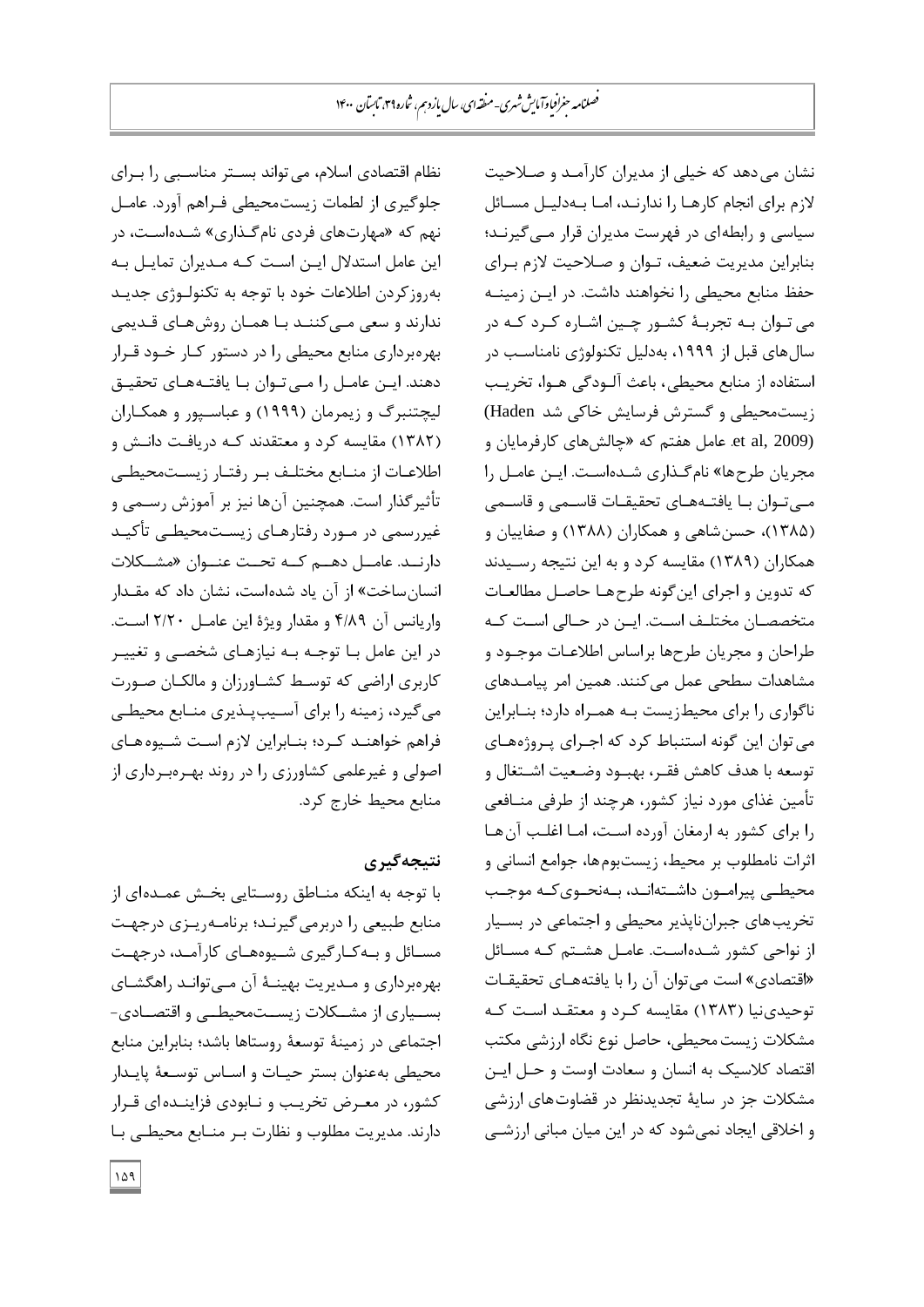در زمينهٔ مديريت منـابع محيطـي همـراه بـا ابزارهـاي مختلــف اقتصــادي، اجتمــاعي و حقــوقي مقتضــي در قوانین مربوط باید مشخص شود و سوم اینکه علاوه بـر درونے سازی سازمانی مـدیریت منـابع محیطـی، كارگروه هاي هماهنگي ميان نهادهاي مختلف ذي,بط در مديريت منابع محيطى تقويت شـوند؛ بنـابراين تـا هنگامی که این تحولات نهادی اساسی در نظام حقــوق مدیریت منابع محیطی کشور و بهویژه استان مازنـدران صورت نگیرد، شـاید نتـوان زمینــهٔ لازم بـرای تضـمین عمومي وظيفه مديريت منابع محيطـي ايجـاد نخواهـد ؿذ.

# **م اتغ**

بزي، خدارحم. (١٣٨٩). تأملي بر محيطزيست و پايـداري آن در جهان اسلام، مجموعه مقـالات چهـارمين كنگـره بـينالمللـي جغرافيدانان جهان اسلام. تبريز.

[https://civilica.com/doc/82747](https://civilica.com/doc/82747/)/

پوراحمد، احمد؛ حیدری، رقیـه. (۱۳۹۵). بررسـی آلـودگیهـای زيســتمحيطــي در كشــورهاي جهــان اســـلام، فصــلنامهٔ پژوهشهای سیاسی جهان اسلام، انجمـن مطالعـات جهـان اسلام، سال ششم، شمارهٔ ۱، صص ۱۷۰-۱۴۳.

[http://priw.ir/browse.php?a\\_id=28&sid=1&slc\\_lang=fa](http://priw.ir/browse.php?a_id=28&sid=1&slc_lang=fa) توحيدي نيا، ابوالقاسم. (١٣٨٣). اخلاق، اقتصاد و محيطزيست، جسـتارهاى اقتصـادى، پژوهشـكده حـوزه و دانشـگاه، دوره ۰۱ شمارة ٢، صص ١٧۶-۵۷.

[http://iee.rihu.ac.ir/article\\_330.html](http://iee.rihu.ac.ir/article_330.html)

حسـن شـاهي، هـاجر؛ ابوالحسـني، سـيد؛ رضـايي؛ عبـدالمطلب. (١٣٨٨). تحليـل مـديريت پايـدار منـابع طبيعـى در بـين کشـاورزان شهرسـتان بهبهـان (مطالعـهٔ مـوردی در اسـتان خوزستان)، فصلنامهٔ علوم محیطـی، دانشـگاه شـهید بهشـتی، سال هفتم، شمارة ٢، صص ١٨٠-١۶٩.

<https://www.sid.ir/fa/journal/ViewPaper.aspx?id=104007> رجبپور، ابراهيم. (١٣٩۶). تأثير مديريت منابع انساني بر توسعهٔ مدیریت زیستمحیطی، فصلنامهٔ پژوهشهای مـدیریت منـابع

توجه به اصل ۵۰ قانون اساسی، مستلزم تحول اساسی در نظام نهادهای حفاظت از منابع محیطی کشور است، زيرا يكي از مهمترين عناصر لازم براي حفاظت مـؤثر از منابع محیطے، ایجـاد مـدیریت کارآمـد و مبتنــی بـر همکاری ميان مديران سازمانها و ارگانهای مرتبط با منابع محيطي است، امـا قـانون گـذار بـا وجـود برخـي تلاش ها در راستای مسئول سـاختن شـمار معـدودی از نهادهـا در حفـظ بهـرهوري از منـابع محيطـي، الكَــوى مناسب برای مشـارکت نهادهـا در حفاظـت مـدیریت منابع محيطى اتخاذ نكرده است. از يک سـو، قـوانين و مقررات موجود دربارهٔ مـدیریت منـابع محیطـی دارای اشكالات اساسى و مبهمى هستند كه اين امـر اعمـال و اجرای آنها را حتی در مورد بارزترین مصادیق استفاده از منابع با دشـواريهـايي مواجـه مـيسـازد، قـوانين و مقررات موجود دربارهٔ مـدیریت منـابع محیطـی دارای ضعف های اساسی هستند و دامنـهٔ مسـئولیتهـا نیـز شفاف نبــوده اسـت. از ســوى ديگــر وظــايف مــديريت مطلوب از منابع محيطي بهخوبي تقسيم نشـدهاسـت و برخي از نهادهاي مرتبط با مديريت منابع محيطي، بـه ويژه نهادهاى محلـى، صـلاحيت قــانونى مشخصـى در حفظ آن ندارند. بدين ترتيب قانون گذار بايـد بـهدليـل گستردگی و به هم پیوستگی عناصر منـابع محیطـی، رویکردی جامع در بهرهوری مدیریت منابع محیطی اتخاذ كند، يعني هم وظيفة هريك از نهادهاي مختلـف را در مدیریت منابع محیطی بـه همـراه ابزارهـای لازم مشخص کند و هم سازوکارهایی برای تقویت همکـاری در مديريت منابع محيطي ايجاد كند. بدينِمنظـور لازم است تا نخست صلاحیتهای سـازمان مـدیریت منـابع محیطی برای نظارت بـر اقـدامات نهادهـای مختلـف از لحاظ منابع محيطي افزايش يافته و نقش اين سـازمان و ارگانهای مدیریت برای منابع محیطی در همـاهنگی اداري ميان دستگاههاي مختلف ارتقـا يابـد. دوم اينكـه نقش و صلاحیت هر یک از نهادهای قانون گذار مختلـف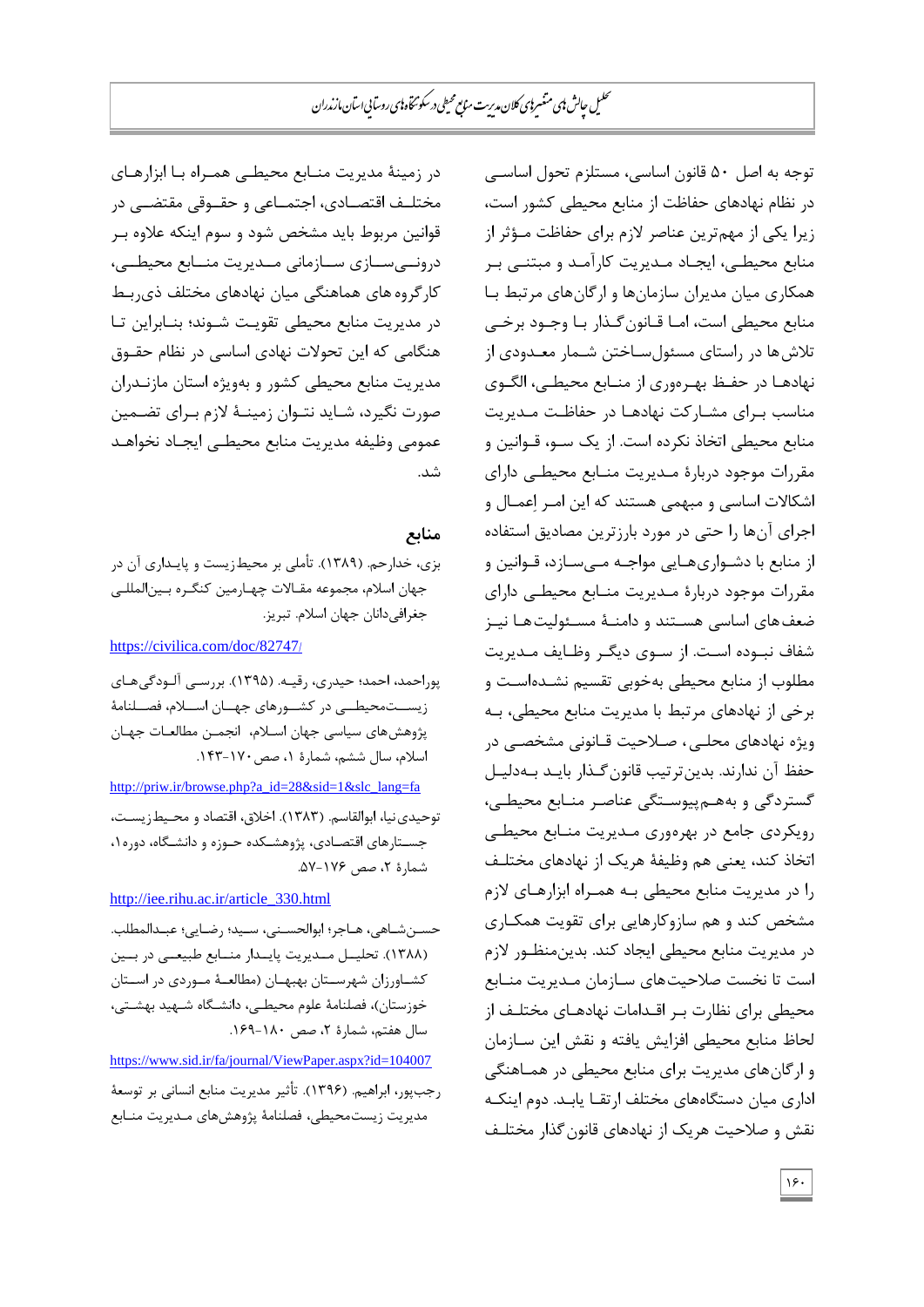انسانی دانشگاه جامع امـام حسـین(ع)، دانشـگاه جـامع آمـام حسين، سال نهم، شمارة ١ (پياپي٢٧)، صص ٧٣-٥١.

[https://hrmj.ihu.ac.ir/article\\_25986.html](https://hrmj.ihu.ac.ir/article_25986.html)

زارع چاهوكى، محمدعلى؛ سنايى، انور. (١٣٩٧). پرداخت بـراي خدمات های بوم نظام، ابزاری اقتصادی برای حفاظت از منــابع طبیعی، پرداخت برای خدمات بوم نظام، پژوهش های راهبردی در علوم کشاورزی و منابع طبیعی، فرهنگستان علوم جمهوری اسلامی ایران، جلد ٣، شمارهٔ ٢، صص ١٣٤-١٢٣.

<https://www.sid.ir/fa/journal/ViewPaper.aspx?id=351140>

سجاسی قیـداری، ،حمـدالله، عزیـزی، ثریـا (۱۳۹۵)، سـنجش و تحليل سطح سواد زيست محيطي كشاورزان روستايي، مطالعه موردي: روستاهاي دهستان زوارم شهرستان شيروان، جغرافيـا و برنامه ریزی محیطی، دانشگاه اصفهان، سال ٢٧، پیاپی ۶۳،  $\cdots$ شماره ۳، صص $\cdots$ ۱۳۰-

<https://www.sid.ir/fa/journal/ViewPaper.aspx?id=310068>

شرفی، لیدا؛ علـی بیگـی، امیرحسـین. (۱۳۹۳). الگـوی سـنجش یایداری محیطزیست روستایی، مورد: روستای شـروینه در شهرستان جوانرود، فصلنامهٔ اقتصاد فضـا و توسـعهٔ روسـتایی، دانشگاه خوارزمي، سال چهـارم، شـمارهٔ ٢، پيـايي ١٢، صـص  $.110 - 177$ 

<https://www.magiran.com/paper/1451920>

شهرياري، زهره؛ ولي شريعت پناهي، مجيد؛ فرجي راد، عبدالرضا. (١٣٩۶). تحليــل نقــش اكوتوريســم در پايــدارى منــابع زیستمحیطی و اجتماعی مناطق روستایی در راستای توسعهٔ پايــدار (مطالعــهٔ مــوردي: شهرســتان خوانســار)، فصــلنامهٔ نگرش های نو در جغرافیای انسانی، دانشگاه آزاد واحد اسلامی گرمسار، سال دهم، شمارهٔ ۱، صص ۱۶۱-۱۴۵.

<https://www.sid.ir/fa/journal/ViewPaper.aspx?id=308834>

صفاييان، نصـرتالله؛ شـكرى، مـريم؛ جباريـان اميـرى، بهمـن. (١٣٨١). ارزيابي اثرات محيطزيستي توسعه در شمال ايران با هدل تخريب، محيطشناسي، دانشگاه تهران، شمارهٔ ٣٠، صص .1-8

<https://www.sid.ir/fa/journal/ViewPaper.aspx?id=14281>

عابـدي سروسـتاني، احمـد. (١٣٩٣). بررسـي نقـش و جايگـاه مشاركتي شوراهاي محلي در حفاظت از منابع طبيعي، نشـريهٔ حفاظت و بهرهبرداري از منابع طبيعي، دانشگاه علوم كشاورزي و منابع طبيعي گرگان، جلد چهارم، شمارهٔ اول، صص ٢١-١.

<http://georesearch.ir/article-1-258-fa.html>

عباسیور، مجید؛ احـدی، حسـن؛ محمـودی، محمـود؛ کـارگری، نترگس. (١٣٨٢). ارزيتابي اثترات فرهنگتي و روان شيناختي دورههای آموزش کوتاهمدت کاهش مصرف انـرژی و حفاظـت محيطزيست براي عموم مردم، علوم و تكنولوژي محيطزيست، دانشگاه آزاد اسلامی واحد علوم تحقیقات، شـمارهٔ ۱۹، صـص  $.1 - 1V$ 

<https://www.sid.ir/fa/journal/ViewPaper.aspx?id=63563> عنابستانی، علی|کبر؛ نادری، مریم. (۱۳۹۷). بررسی چـالش هـای مدیریت منابع محیطی در منـاطق روسـتایی (نمونـهٔ مـوردی: شهرسـتان بينــالود)، جغرافيــا و مخــاطرات محيطي،دانشــگاه فردوسی مشهد، دوره۷، شمارهٔ ۲۸؛ صص۲۰-۵۳.

[https://geoeh.um.ac.ir/article\\_32846.html](https://geoeh.um.ac.ir/article_32846.html)

قاســمي، محمــدعلي؛ قاســمي، علــي|صــغر. (١٣٨۵). نگــرش سیستماتیک به زمینههای فعالیت سازمانهای غیردولتـی در مدیریت منابع طبیعی، نشریهٔ جهاد، ً موسسه آموزش و تـرویج كشاورزي جهاد كشاورزي، دوره ۶، شمارة ٢٧١، صص ٢١١-١٩٨.

## [http://ensani.ir/fa/article/250113](http://ensani.ir/fa/article/250113/)/

قرباني، مهدي؛ راسخي، سـاره؛ سـليمي، جميلـه؛ روغنـي، ربانـه. (١٣٩٣). مديريت منابع طبيعـي در مقيـاس محلـي، سـرماية اجتماعي و قدرت اجتماعي در شبكة ذي نفعان محلي (مطالعة موردي، سامان عرفـي كجـين دشـت- منطقـهٔ كلاتـه رودبـار دامغان)، پژوهشهـاي روستايي،دانشـگاه تهـران، دورهٔ پـنجم، شمارة ۴، صص ٨٠٨-٧٩٩.

<https://www.sid.ir/fa/journal/ViewPaper.aspx?id=249004>

محمدنژاد شوركايي، مجتبي؛ سيدجوادين، سيدرضا؛ شاهحسيني، محمدعلی؛ حاج کریمی، عباسـعلی. (١٣٩۵). ارائـهٔ چـارچوبی برای مدیریت منابع انســانی ســبز، مــدیریت دولتــی، دانشــگاه تهران، دورهٔ هشتم، شمارهٔ ۴، صص ۷۱۰-۶۹۱.

# [https://jipa.ut.ac.ir/article\\_62183.html](https://jipa.ut.ac.ir/article_62183.html)

مترنیخت، گراسیه لا. (۱۳۹۹). کیاربری اراضی و برنامیه ریبزی فضایی توانایی مـدیریت پایـدار منـابع زمـین، ترجمـهٔ احمـد رومياني و حميده محمودي، انتشارات آذرخش، چاپ اول. <https://www.springer.com/gp/book/9783319718606>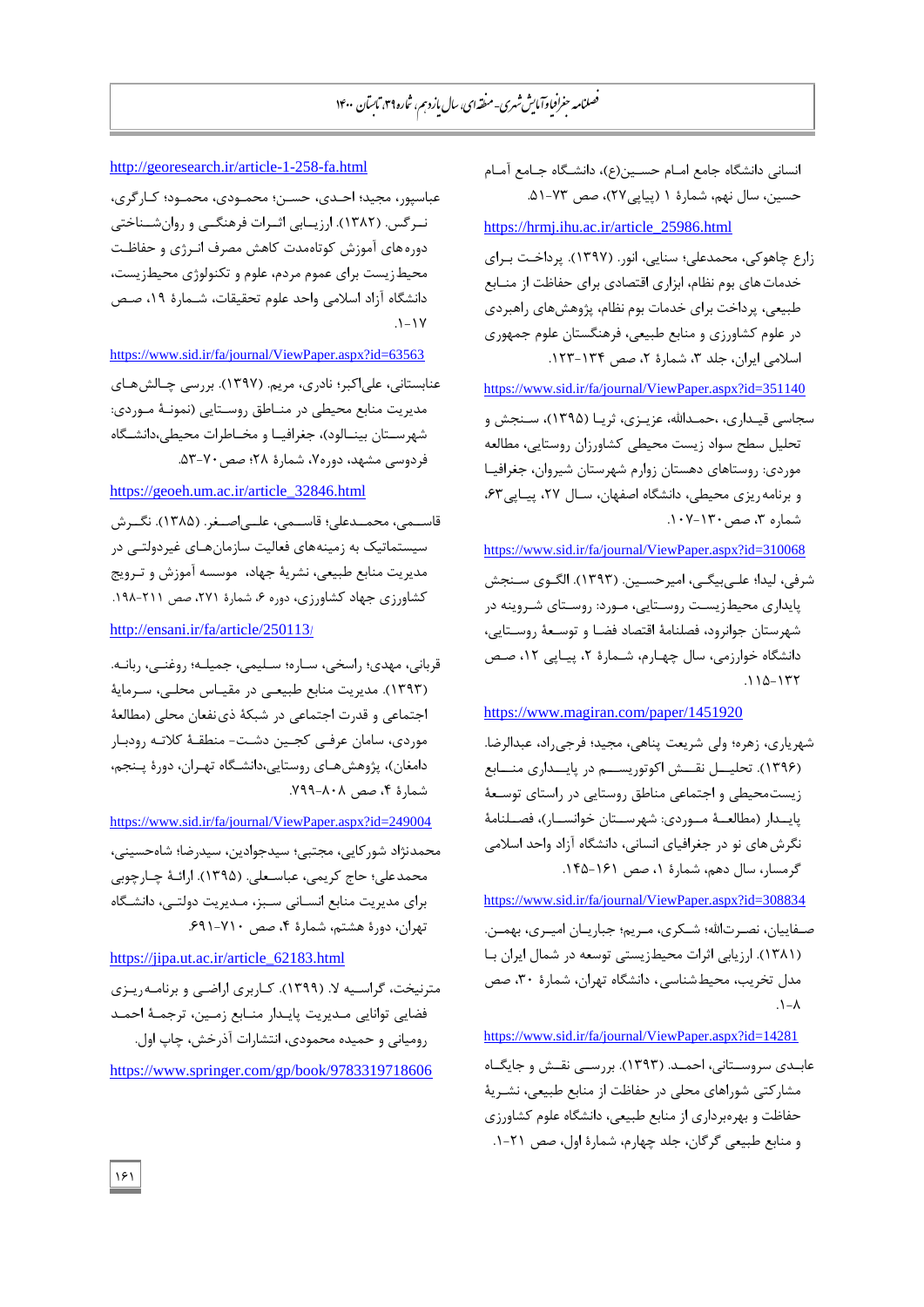Moharam Negad, N., & Heidari, O. (2006). Developing practical solutions to the environmental education of the younger generation. Journal of Environmental Science and Technology, 8(1), 68-77. (In Persian).

<https://www.sid.ir/en/journal/JournalList.aspx?ID=2357>

Norberg, J. and Cumming, G.S., 2008, Complexity Theory for a Sustainable Future, Columbia University Press, New York, USA, PP. 155-179. https://www.sid.ir/en/journal/JournalList.aspx?ID  $=2357$ 

[https://www.researchgate.net/publication/283920499](https://www.researchgate.net/publication/283920499_Complexity_theory_for_a_sustainable_future_conclusions_and_outlook) [\\_Complexity\\_theory\\_for\\_a\\_sustainable\\_future\\_co](https://www.researchgate.net/publication/283920499_Complexity_theory_for_a_sustainable_future_conclusions_and_outlook) [nclusions\\_and\\_outlook](https://www.researchgate.net/publication/283920499_Complexity_theory_for_a_sustainable_future_conclusions_and_outlook)

- Norway Energy Policy, (2015), Laws and Regulations Handbook, strategic information and basic laws, IBP, Inc. Business & Economics, Vol. 1, 2015.
- [https://www.amazon.in/Regulations-Handbook-](https://www.amazon.in/Regulations-Handbook-Strategic-Information-Investment/dp/1329048601)[Strategic-Information-Investment/dp/1329048601](https://www.amazon.in/Regulations-Handbook-Strategic-Information-Investment/dp/1329048601)
- Ogata S. (2001), State security- human security, The Fdridtj of Nansen Memorial Lecture,2001, Tokyo, December 12.

https://www.jstor.org/stable/27800482?seq=1

Daily, B. F., & Huang, S. C. (2001). Achieving sustainability through attention to human resource factors in environmental management. International Journal of operations & production management.

<http://dx.doi.org/10.1108/01443570110410892>

Osman, I., Ho, T.C.F., Galang, M.C., 2011. The relationship between human resource practices and firm performance: an empirical assessment of firms in Malaysia. Business Strategy Series 12 (1), 41-48.

DOI:10.1108/17515631111100412

Prell, C., Hubacek, K. and Reed, M. 2009, Stakeholder Analysis and Social Network Analysis in Natural Resource Management, Society and Natural Resources, 22 (6), PP. 501-518.

DOI:10.1080/08941920802199202

Rahman M.H. and M. Yamao (2007). Community Based Organic Farming and Social Capital in Different Network Structures: Studies in Two Farming Communities in Bangladesh. American J. of Agricultural and Biological Science, 2(2): 62-68.

<https://doi.org/10.3844/ajabssp.2007.62.68>

Ciarreta,A, , Espinosa ,MP and. Pizarro –Irizar ,(2014), Is green energy expensive, Empirical evidence fromthe Spanish electricity market, Energy Policy, Vol. 69, pp. 205–215, 2014.

DOI: 10.1016/j.enpol.2014.02.025

Coria, J., & Sterner, T., (2011). Natural resource management: Challenges and policy options. Annu. Rev. Resour. Econ., 3(1), 203-230.

DOI:10.4324/9781315780894

Duryea, M. L., & Hermansen, L. A., (2002), Challenges to forest resource management and conservation. Human Influences on Forest Ecosystems: The Southern Wildland–Urban Interface Assessment. USDA Forest Service, 93-113.

### DOI: 10.2737/SRS-GTR-55

Basiago, A. D. (1998). Economic, social, and environmental sustainability in development theory and urban planning practice. Environmentalist, 19(2), 145-161.

[https://link.springer.com/article/10.1023/A:1006697](https://link.springer.com/article/10.1023/A:1006697118620) [118620](https://link.springer.com/article/10.1023/A:1006697118620)

Lee, D. R., Neves, B., Wiebe, K., Lipper, L., & Zurek, M. (2009). Rural poverty and natural resources: Improving access and sustainable management. Agricultural Development Economics Division, FAO.

<https://www.researchgate.net/publication/281321264>

FAO. (1994), People participation programme in pujehun, sierraleon,Rome,FAO.

[https://agris.fao.org/agris](https://agris.fao.org/agris-search/search.do?recordID=XF2016048156)[search/search.do?recordID=XF2016048156](https://agris.fao.org/agris-search/search.do?recordID=XF2016048156)

Haden, S.S.P., Oyler, J.D., Humphreys, J.H., (2009). Historical, practical, and theoretical perspectives on green management: an exploratory analysis. Management Decision 47 (7), 1041–1055.

DOI:10.1108/00251740910978287

Hollinger, Keith H. (2008). Trade Liberalization and the Environment: A Study of NAFTA's Impact in El Paso, Texas and Juarez, Mexico. Virginia Polytechnic Institute and State University, 1-79.

## DOI: 10.1016/j.jinteco.2017.01.005

Kotcher, J., Maibach, E., & Choi, W. T. (2019). Fossil fuels are harming our brains: identifying key messages about the health effects of air pollution from fossil fuels. BMC public health, 19(1), 1079.

DOI:10.1186/s12889-019-7373-1